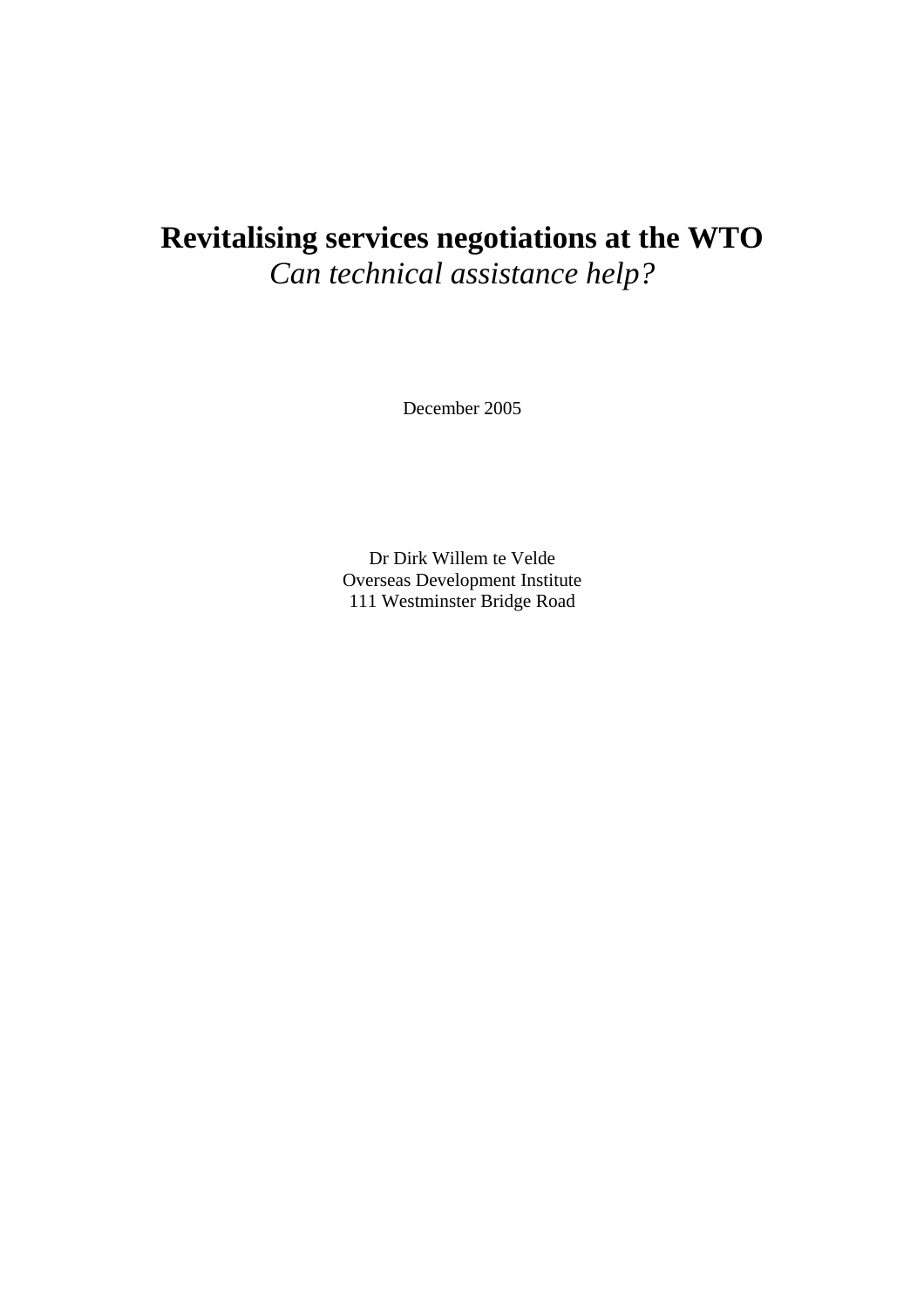#### **Abstract**

Services negotiations at the WTO are progressing slowly, limiting the potential for services liberalisation to benefit developing countries, so new impetus may be required to revitalise services negotiations. New negotiation strategies have already been proposed – but it is not clear whether and how this will be progressing. A different strategy that might help services negotiations, and with it the ability of the services sector to contribute further to development, is the use of technical assistance and capacity building to assist developing countries assess the impact of liberalisation, build up regulatory capacities and address supply capacities. Binding access to such technical assistance may help developing countries make pre-commitments that would become binding commitments only when access to technical access has been satisfactory, and therefore without the obligation to make commitments binding.

At Hong Kong, WTO Members could:

- recall the importance of TA, not just for Geneva negotiators but also for capital based (sectoral) officials to enable them to undertake services assessments and improve regulatory capacities;
- refer explicitly to the LDC modalities for services negotiations (as is currently in the draft ministerial text), and make TA more automatic;
- think about conducting a stocktaking of existing TA for services negotiations along the following pillars of "**Aid for trade in services**"
	- o Aid for the supply capacity of services (e.g. human resource programmes)
	- o Aid for addressing the regulatory framework and capacities (e.g. to establish regulatory agencies in the telecommunications sector)
	- o Aid for addressing bottlenecks at the level of capitals (e.g. in kickstarting national services trade policy and equipping it with the funds to buy in TA)
	- o Aid for translating the services regulatory framework into GATS language
	- o Aid directly but appropriately for negotiators (sectoral and Geneva based) to negotiate away international trade barriers.

This paper reports three major findings:

- 1. The level of support for services trade negotiations is low, only around three quarters of a per cent (0.75%) of total aid for trade policy and regulation. Continued support is needed for negotiators in Geneva and back in support for their capitals. This support is needed in the short and long-run, whether countries are willing to pre-commit or not.
- 2. At the same time, the bottleneck towards seeing services sectors in the context of GATS is not a problem of translating rules into GATS language (in Geneva and capitals) alone but lies mainly elsewhere. The main challenge in progress on services offers is rooted in the absence in many countries of a clear strategy to develop the services sectors, lack of thinking about how GATS commitments may help the development of the services sectors, and lack of assistance in conducting impact assessments of liberalisation and building up regulatory capacities, and finally a lack of building up the supply capacities and mechanisms to interact amongst ministries and the private sector. These issues are much more likely to be solved on a sustainable basis when there is a national trade in services working group, perhaps working along sectoral lines, that can buy in support if and when this is needed in the context of a commitment.
- 3. There needs to be a new operationalisation of LDC modalities on services negotiations, because none of the references to capacity building in GATS is bound. This will need to include the idea that countries can make pre-commitments that are binding only when countries have had access to adequate and satisfactory technical assistance. There is some support for such a mechanism. We suggest it might be done either by adjusting a remaining SDT (Special and Differential Treatment) proposal in a positive way to include binding commitments on aid for (services) trade, or rewriting one of the articles in the LDC services modalities with the same effect.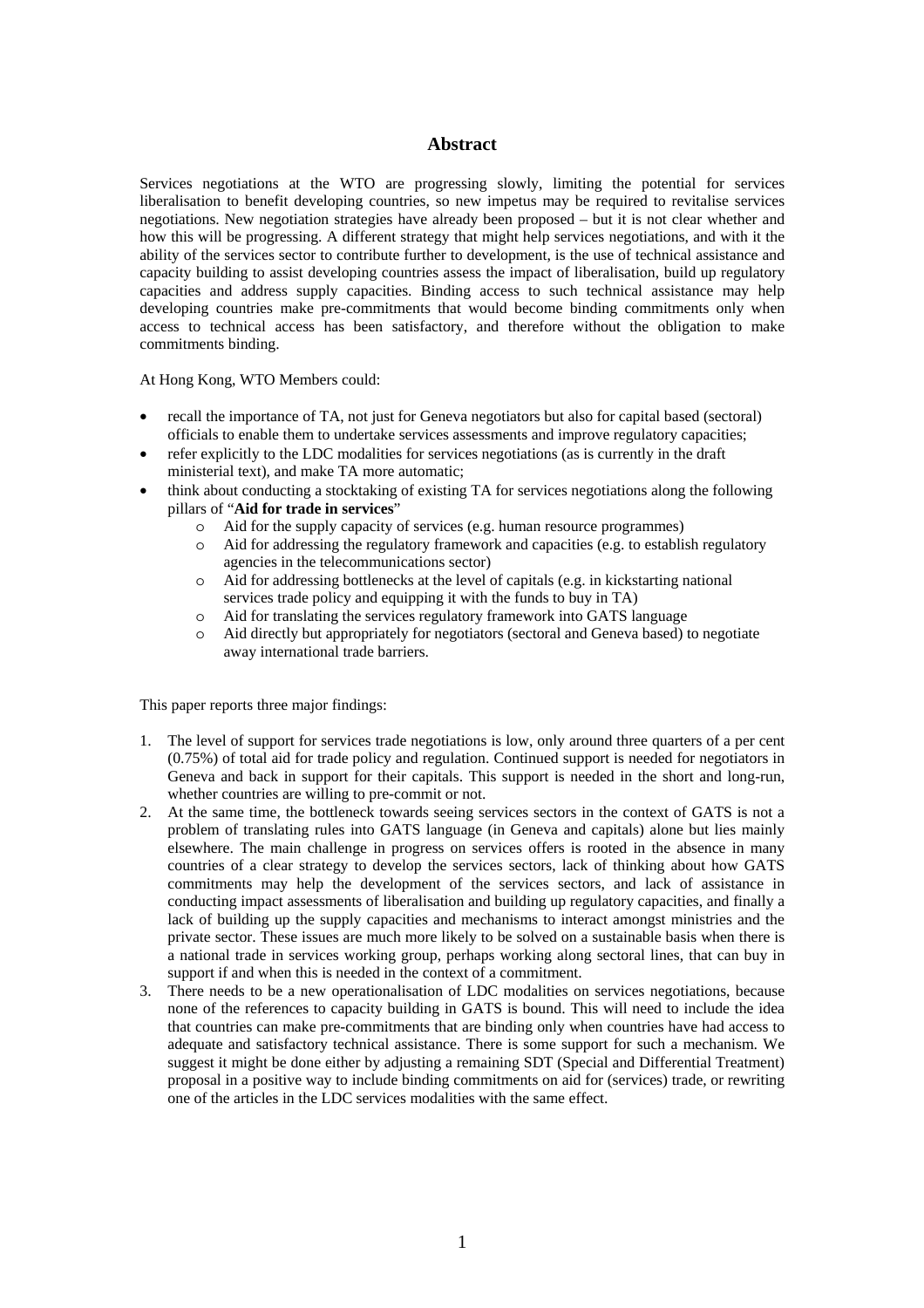## **1 Introductio[n1](#page-2-0)**

The current status of the services negotiations is unsatisfactory to many. The Report by the Chairman to the Trade Negotiations Committee (TN/S/20) on services offers noted in July 2005 that 'Overall, although the numbers have improved, the quality remains poor', and 'Few, if any, new commercial opportunities would ensue for service suppliers'. NGOs are targeting GATS, and services coalitions predict that the WTO will reach crisis point over services at Hong Kong. New impetus into GATS negotiations seems required. Amongst others this includes:

- *complementary services negotiation procedures* to make proposals more ambitious (and hence aiming for a greater welfare impact including for developing countries). The EU and others have put forward proposals for benchmarking and mandatory targets<sup>[2](#page-2-1)</sup> but this seems to contradict the demands of developing countries for flexibility according to their capacities as well as statements put out by the EC on a "round for free" for developing countries, even though it included flexibility for some developing countries. Numerical targets also do not specify how liberalisation takes place. There are also plurilateral approaches (see e.g. in the Canadian non-paper 28 September 2005) which might be more helpful for developing countries, provided that there are sufficient flexibilities for them, that the request/offer approach remains the modality for making commitments, and that there is sufficient support for these negotiations. The draft ministerial text of services of November 2005 includes reference to request/offer procedures being extended on a plurilateral basis, with due consideration for the position of LDCs and small economies.
- *complementary instruments* to support negotiations of developing countries and enhance the development outcomes. The chair's report of July 2005 indicated the importance of this: "Delegations reiterated the importance of the Modalities for the Special Treatment for LDCs and for increased LDC participation in the negotiations. In this regard, LDCs recalled the crucial role of targeted technical assistance." The draft ministerial text of services, point 10, argues that "targeted technical assistance should be provided with a view to enabling developing countries to participate effectively in the negotiations" and makes reference to the "LDC modalities".

<span id="page-2-0"></span> $\overline{a}$  $1$  I am grateful to the various people who provided useful insights, including at a seminar on 17 November 2005 in Geneva. This note is written for a project funded by DFID. The views expressed in this report are those of the author's, and do not necessarily reflect those of DFID. 2

<span id="page-2-1"></span><sup>&</sup>lt;sup>2</sup> Statement of EU conditional negotiating proposals – with explanatory annotations. MEMO - Brussels, 10 October 2005. The EU offer of 28 October 2005 is more specific and sets mandatory targets for developing countries. The EU wants to see negotiations complemented by ambitious mandatory country targets for services sectors to be liberalised - agreed at Hong Kong; for developing countries a lower target would apply that is equivalent to two thirds of the target (139) for developed members, i.e. 93 sub-sectors (targets will not be applicable to "LDCs and to other small and vulnerable developing countries in a similar situation", see TN/S/W/55). Instead a plurilateral, voluntary approach might be more fruitful for developing countries so that they can discuss in groups, sectors of their interest, and with the help of assistance, without the requirement to make offers, which they can do in request/offer approaches. Alan Johnson (UK secretary of state responsible for trade) favours a request/offer approach and reluctantly agreed to the mandatory approach in the EU trade offer of 28 October 2005. The current draft services text does not include numerical targets.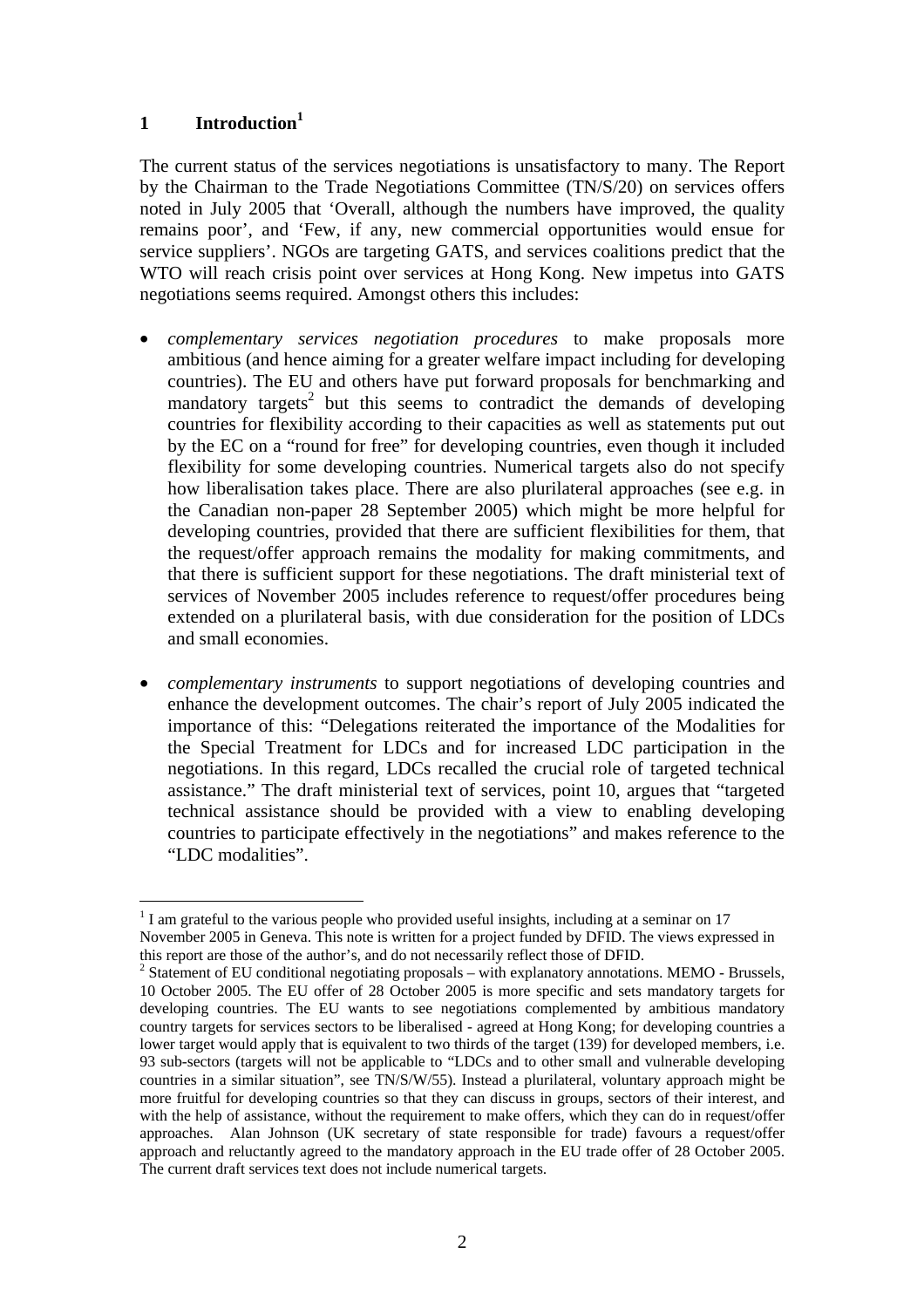This paper focuses on the second set of issues: complementary instruments. It first asks the question how technical assistance relates to the constraints to developing exports of services (to implement GATS Art IV, and Art 14 of the LDC modalities), in section 2. Section 3 summarises existing assistance for services negotiations, and section 4 provides a review of these based on consultations. Section 5 concludes with challenges ahead.

This paper includes three main conclusions.

- The level of support for services trade negotiations is low, only around three quarters of a per cent (0.75%) of total aid for trade policy and regulation. Continued support is needed in Geneva and capitals. This support is needed in the short and long-run, whether countries are willing to pre-commit or not.
- At the same time, the bottleneck towards seeing services sectors in the context of GATS is not a problem of translating rules into GATS language (in Geneva and capitals) alone but lies mainly elsewhere. The main challenge in progress on services offers is rooted in the absence in many countries of a clear strategy to develop the services sectors, lack of thinking about how GATS commitments may help the development of the services sectors, and lack of assistance in conducting impact assessments of liberalisation and building up regulatory capacities, and finally a lack of building up the supply capacities and mechanisms to interact amongst ministries and the private sector. These issues are much more likely to be solved on a sustainable basis when there is a national trade in services working group, perhaps working along sectoral lines, that can buy in support if and when this is needed in the context of a commitment.
- There needs to be a new operationalisation of LDC modalities on services negotiations, because none of the references to capacity building in GATS is bound. This will need to include the idea that countries can make precommitments that are binding only when countries have had access to adequate and satisfactory technical assistance. There is some support for such a mechanism. We suggest it might be done either by adjusting a remaining SDT (Special and Differential Treatment) proposal in a positive way to include binding commitments on aid for (services) trade, or rewriting one of the articles in the LDC services modalities with the same effect.

## **2 The role of assistance in removing constraints to participating effectively in trade in services negotiations**

## *Constraints to trade in services*

There are three types of constraints to successful exports of services: lack of capacity to produce services, inappropriate regulatory framework, and lack of appropriate international trade rules, or trade barriers.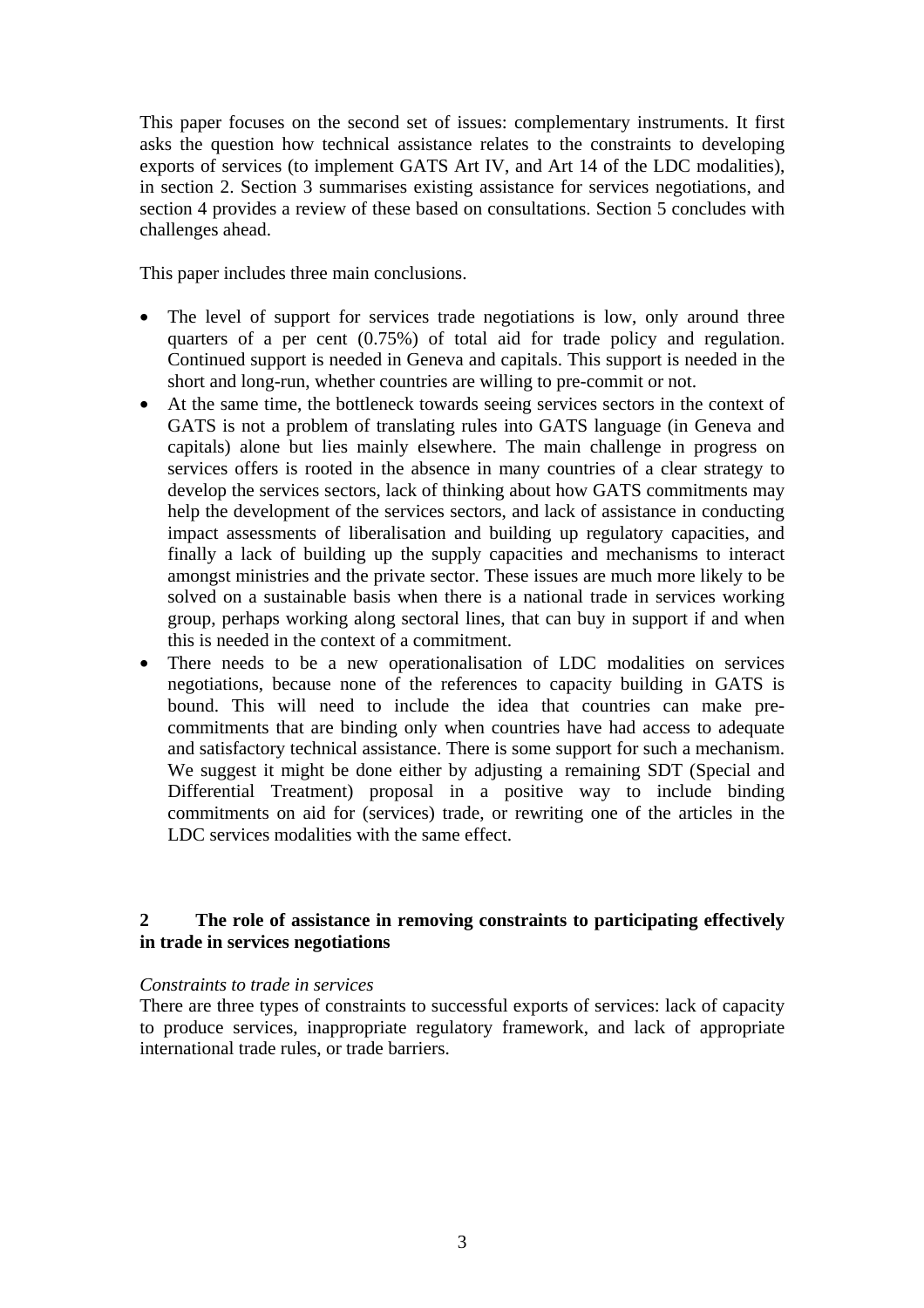## A: Inadequate supply capacity

Developing countries often face a lack of services supply capacity due to:

- *Size*. Limited size of the domestic market and so there is a need to raise market access to reap economies of scale. Some services activities require a minimum scale which is greater than the size of the domestic market.
- *Information*. Small services exporters face a lack of information on markets and regulations, and it may take time for consumers to assess the quality. Services products are often 'experience' goods, where sales depend on a track record of international credibility and profile. It can take time to build up international credibility. The fixed costs of establishing credibility are relatively costly for small services providers, and this is particularly severe in developing countries.
- *Financial Resources*. Lack of available financial resources, particularly for small services providers. Development banks have difficulties reaching SMEs, and they may not be geared towards new emerging services sectors and tend to move away from backing individual firms. There is a particular lack of loan funds for dynamic and newly emerging sectors (e.g. IT) where knowledge on the sector may not be available.
- *Technology*. Limited access to (new) technology to produce up-to-date services needed to compete locally, which is particularly severe in developing countries.
- *Human resources.* Some services, such as business or financial services, are skill intensive, but there are only limited available human resources (sometimes due to emigration) or inappropriate resources. Human resources are often geared towards traditional sectors, while it is less common that human resources are devoted towards newly emerging services sectors such as IT enabled contact centres.
- *Infrastructure*. There is a lack of an appropriate physical infrastructure (roads are not paved, weak air connections, etc.)

## B: Inadequate regulatory framework

Many services sectors need a good regulatory framework to operate efficiently and be beneficial for development. State enterprises may have been privatised into private monopolies which may abuse their position of market power if there is no adequate regulation. However, the regulatory framework is sometimes many years old, because smaller services sectors face less demand for good regulation, and there may be less familiarity with what is needed in smaller developing countries. In some cases, the regulatory framework is not ready for liberalisation and significant reform needs to take place first.

A weak regulatory framework contributes to a weak investment climate for services providers. Standard operational matters become tedious with heavy reporting requirements. It can be difficult or time consuming to register a company. Recently, several developing countries have adapted their investment laws, but some countries still lack a modern law protecting investment. It is also important to deal effectively with monopoly providers. The telecommunications sector in small Caribbean countries has been dominated by one or a few firms, so that their prices and services (including interconnectivity issues with ISPs) need to be monitored. This is a more general issue. Liberalisation without an appropriate regulatory framework in place may lead to unwanted consequences: one study suggests good policy practices as having a national regulator in telecommunications, establishment of regulatory bodies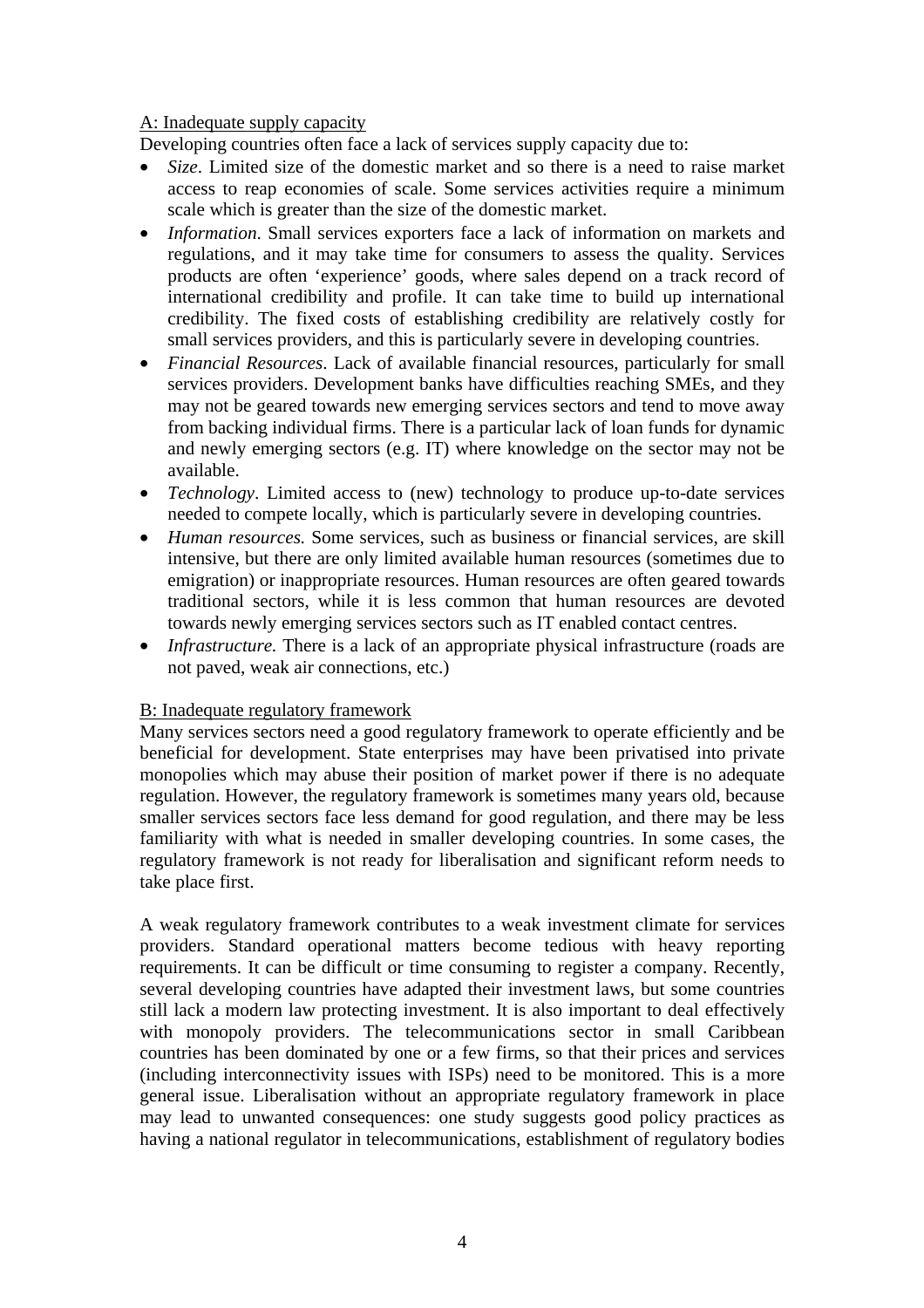for countries with private provision of electricity, independent regulation in water, regulation of tariffs and service standards for airports and aviation, etc.<sup>[3](#page-5-0)</sup>.

There are also various public policy concerns, including equity considerations, related to private sector participation in the supply of (social) services. Many (new) domestic regulations, often for good intentions of prudence or protection of consumers, can become significant trade barriers to imports and exports of services.

Various government departments are involved in regulating and developing services for exports, and they face the problem of different ministries requiring coordination on regulation. Changes in the regulatory framework can involve changing the responsibilities of ministries. In practice, very few ministries view their services sectors through a trade lens. In order to achieve a welcoming investment climate coordination is required not only amongst ministries but also between the public and private sector regarding regulatory issues relevant for services exports.

## C: International trade barriers

Trade barriers to further trade in services in developing countries include<sup>[4](#page-5-1)</sup>:

- Outright prohibitions for market access by foreign firms in developing countries, and for domestic services suppliers in foreign markets, including in developed countries
- Quotas (e.g. number of flights on a route)
- Local content and prohibitions (some supplies for nationals only, some regulations become trade barriers)
- Price-based instruments (visa fees and entry/exit taxes, or subsidies, and these will hit small traders relatively more)
- Standards and accreditation (non-recognition of diplomas obtained in foreign countries), both in domestic and foreign countries.
- Licensing and procurement (lack of transparency, outside GATS)
- Discriminatory access to distribution networks (not being listed in computer reservation systems)
- Many small services suppliers from developing countries rely on Mode 4 to export services, in which few developed countries are very open.

The problem is not just the existence of these trade barriers, but also their identification: what services sectors are of export interest; what are the trade barriers in these export markets that limit services exports; what are the elements of discrimination in the domestic market, and how does this relate to imports of services, and how can domestic rules turn into international trade barriers. Having identified trade barriers they then need to be formulated into GATS terminology (how can barriers to imports and exports be translated into GATS commitments).

<sup>&</sup>lt;sup>3</sup> World Bank (2005), *A Time to Choose. Caribbean Development in the 21<sup>st</sup> Century*, World Bank.

<span id="page-5-1"></span><span id="page-5-0"></span><sup>4</sup> Hoekman, B and C.A. P. Braga (1997), 'Protection and Trade in Services', *World Bank Policy Research Working Paper 1747.*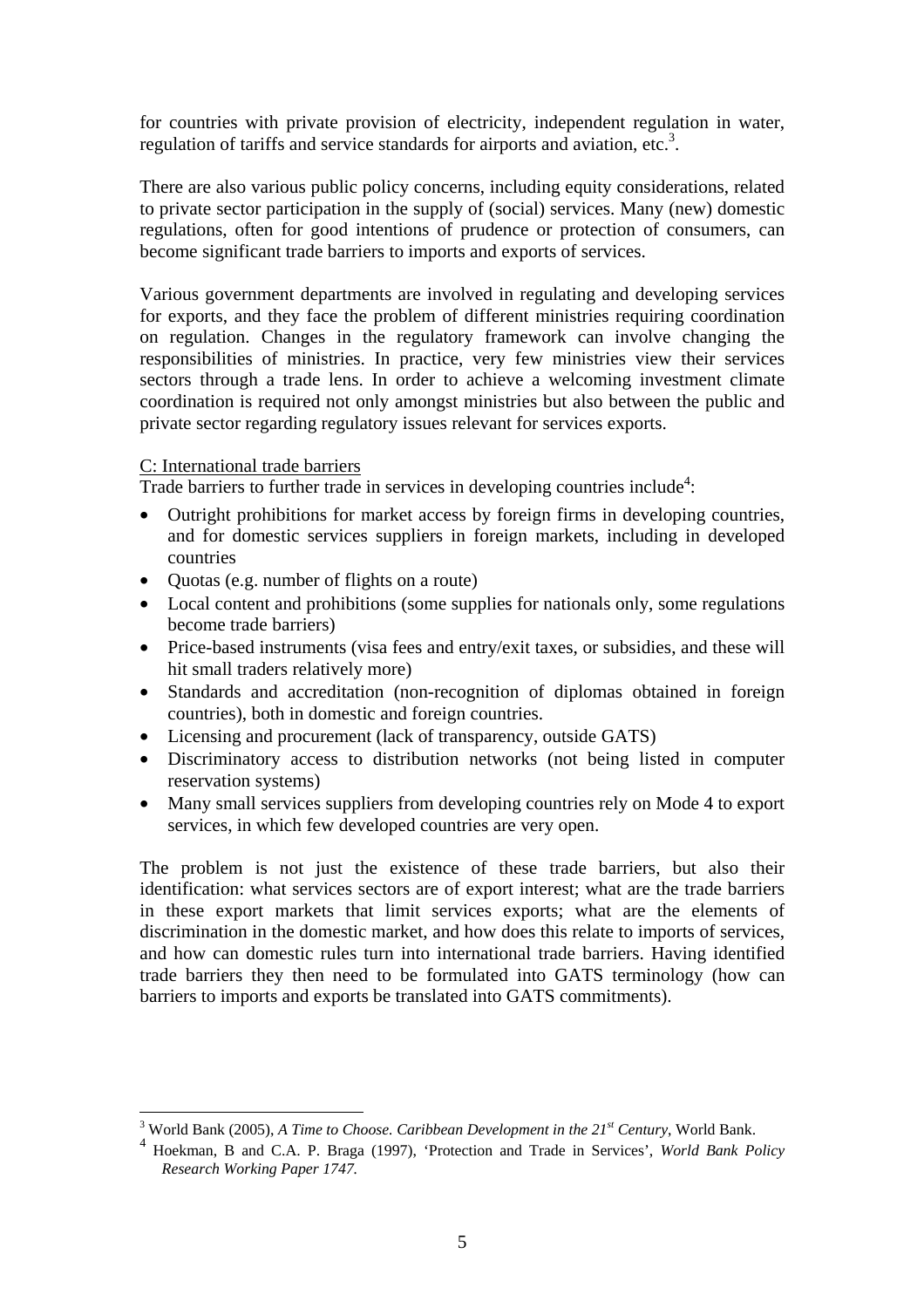## *Possible roles for assistance*

#### Support to overcome constraints to trade in services

Technical assistance can help to overcome all of these constraints. Table 1 provides a list of constraints to trade in services

- 1. Supply capacity (linked to constraint A);
- 2. Regulatory framework (constraint B);
- 3. National services trade policy (constraint B);
- 4. International trade barriers (constraint C);
- 5. Services negotiations (constraint C).

The table links constraints to services trade to the type of activities that can be employed to remove these constraints. It then mentions what type of external support has been used to do this (but this will be discussed more fully in section 3).

#### **Table 1 Overcoming constraints to trade in services in developing countries**

| Constraints to trade in services                                                                                                                | Activities to overcome<br>constraints                                                                                                                                                         | External support to overcome constraints                                |                                                                                                               |
|-------------------------------------------------------------------------------------------------------------------------------------------------|-----------------------------------------------------------------------------------------------------------------------------------------------------------------------------------------------|-------------------------------------------------------------------------|---------------------------------------------------------------------------------------------------------------|
|                                                                                                                                                 |                                                                                                                                                                                               | Type                                                                    | Examples of<br>organisations                                                                                  |
| 1 Lack of services supply<br>capacity                                                                                                           | Build supply capacity for<br>services sectors that are<br>sustainable, using appropriate<br>and good quality human<br>resources, infrastructure, new<br>technologies                          | Donor support                                                           | Bilateral and multilateral<br>finance / budget support,<br>in country.                                        |
| 2 Inadequate regulatory<br>framework                                                                                                            | Regulatory reform                                                                                                                                                                             | <b>Technical Assistance</b>                                             | World Bank, Bilateral<br>programmes on<br><b>Investment Climate</b><br>reform, in country                     |
| 3 Absence of national services<br>trade policy                                                                                                  | Formulating sectoral services<br>negotiations, need for services<br>coalitions, national and sectoral<br>working groups, impact<br>assessments, complementary<br>economic and social policies | <b>Technical Assistance</b>                                             | UNCTAD, ILEAP,<br>ComSec.<br>in country                                                                       |
| 4 Existence of international<br>trade barriers                                                                                                  | Negotiate trade rules<br>internationally or reduce<br>barriers unilaterally;                                                                                                                  | Funding for negotiators                                                 | Funding in an<br>appropriate way by<br>donors                                                                 |
| 5 Inability to translate current<br>services framework in<br>developing country capitals<br>into GATS language used at the<br><b>WTO</b> Geneva | Translate current and future<br>commitments into GATS<br>language, and communicate<br>between capitals and Geneva.                                                                            | Technical assistance in<br>country and in Geneva;<br>general workshops. | UNCTAD, WB, South<br>Centre, in Geneva and in<br>Capitals, regional<br>organisations such as<br><b>COMESA</b> |

We discuss two major concerns relating to negotiations. First is the absence of a national services trade policy. Few developing countries have such a policy, and therefore their preparation for services negotiations is hampered. In some cases, the trade department sends people to negotiations in Geneva but they will consult the relevant ministries (e.g. tourism or water) on an ad-hoc basis. This is not conducive to developing the services sector, and more continuing arrangements are required, including drawing on technical expertise in certain sectors, perhaps in regional contexts. If countries take the development of services sectors seriously they are more likely to come up with services policies and with it design appropriate regulation that is suitable to use in an international context, such as translating it into GATS commitments.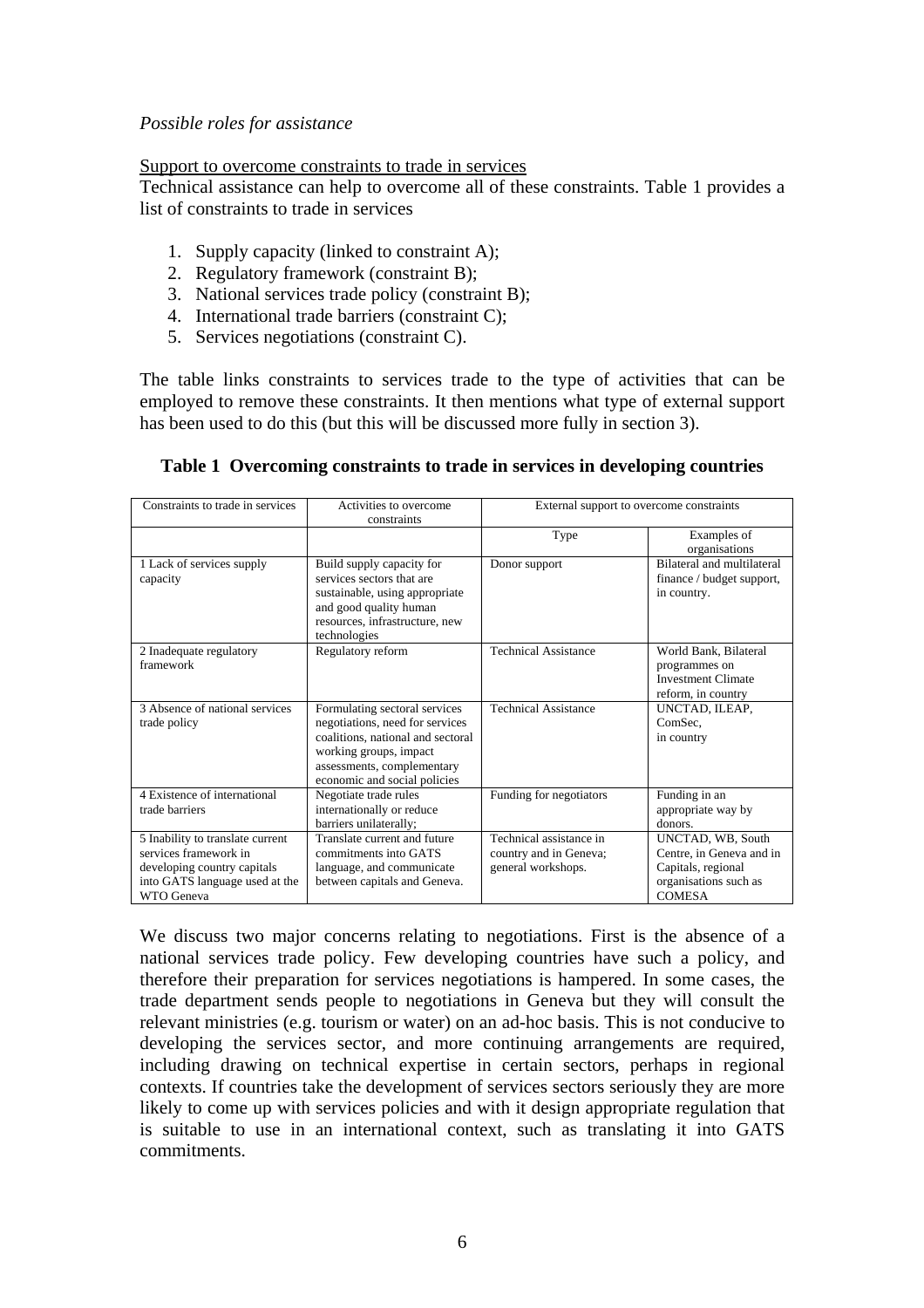The inability to translate the current services regulatory framework into GATS language is a further concern. It is not the only or the main concern, even though some might think this is the case. This is because some delegations continue to attend GATS courses, but fail to come up with new commitments (so clearly the reasons are more complex). Despite this, rotation/attrition of staff means that new people in Geneva may benefit from following GATS courses. In addition, it is often the sector specialists in the capital (apart from the national trade officials) that will also need training in GATS language relevant for their particular sector, as GATS is still something that is new compared to the regulations that may have been put in place by countries over decades of work. Again, this would indicate that key bottlenecks exist in capitals, at the level of the sector.

#### Technical assistance and capacity building in GATS terminology

There are several GATS articles that are relevant for discussing the role of technical assistance. For instance, UNCTAD justifies its technical assistance in the area of services by the fact that it fulfils the General Agreement on Trade in Services, Art XXV Guidelines and Procedures for the Negotiations in Trade in Services (S/L/93), par 14, see box 1

#### **Box 1 GATS, Art XXV Guidelines and Procedures for the Negotiations in Trade in Services. (S/L/93), paragraph 14**

The Council for Trade in Services in Special Sessions shall continue to carry out an assessment of trade in services in overall terms and on a sectoral basis with reference to the objectives of the GATS and of Article IV in particular. This shall be an ongoing activity of the Council and negotiations shall be adjusted in the light of the results of the assessment. In accordance with Article XXV of the GATS, technical assistance shall be provided to developing country Members, on request, in order to carry out national/regional assessments.

The LDC modalities adopted by the Special Session of the Council for Trade in Services on 3 September 2003 referred to this paragraph 14, see box 2.

LDCs have called for the Implementation of Modalities for the Special Treatment of Least Developed Country Members in Trade in Services Negotiations, (WTO Job 05/114). They have called for technical assistance and capacity building to assist them to identify critical areas of potential competitiveness and to build regulatory institutions and legislation, so as to enable them to effectively participate in services trade.

So there are several references in GATS to capacity building and to general support for trade in services, in the guidelines and in the adopted LDC modalities. The main challenge does not appear to be one of language, but of following up on commitments<sup>[5](#page-7-0)</sup>. On the other hand, the current text does not include binding commitments to make TA automatic, e.g. in the case of taking services commitments. This will be discussed in sections 4 and 5.

<span id="page-7-0"></span> 5 See UNCTAD/ITC (2005), "WTO Services Negotiations. Progress Report –September 2005".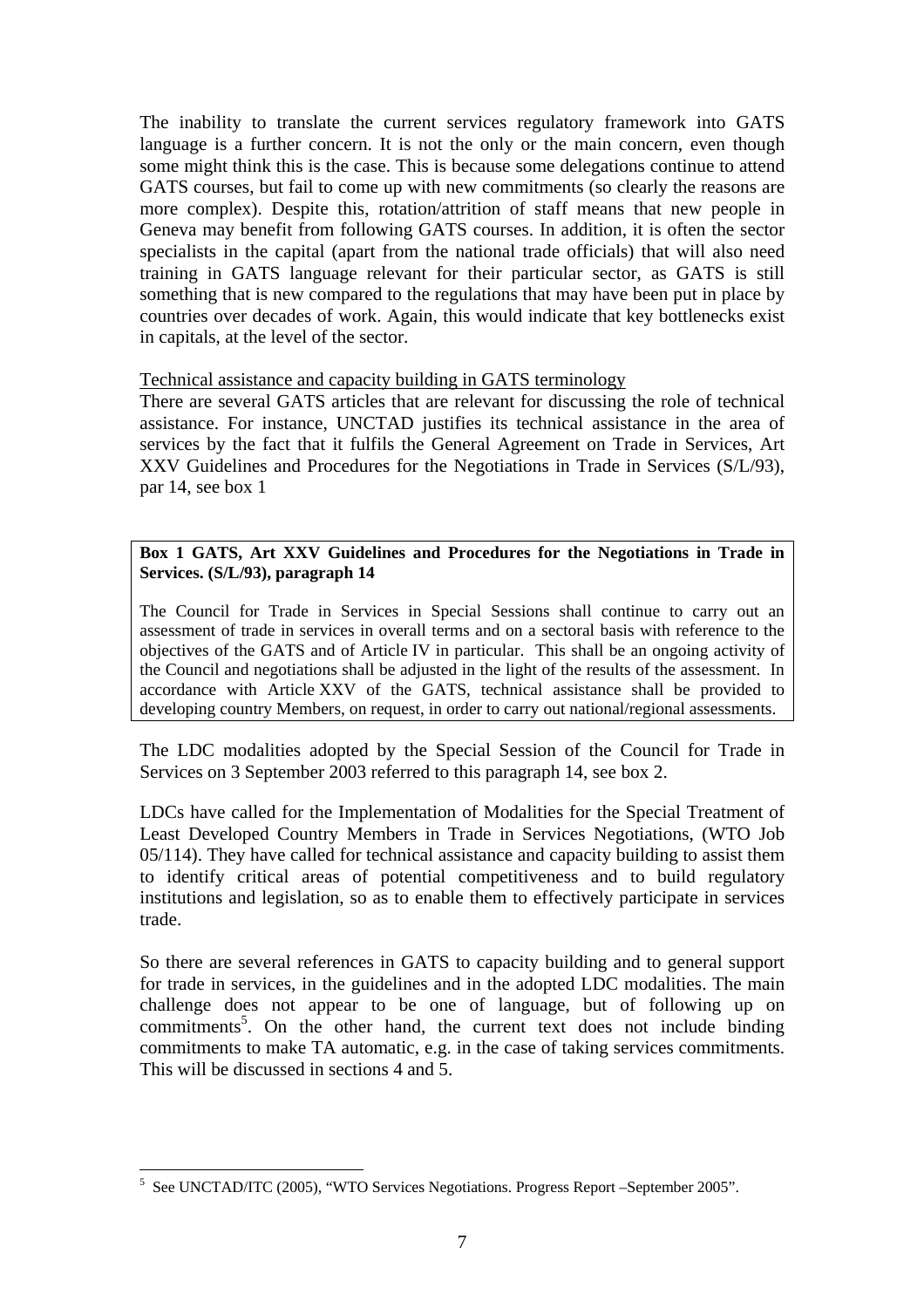**Box 2 LDC modalities adopted by the Special Session of the Council for Trade in Services on 3 September 2003, references to capacity building:** 

**Paragraph 8:** Members shall take measures, in accordance with their individual capacities, aimed at increasing the participation of LDCs in trade in services. Such measures could include:

- strengthening programmes to promote investment in LDCs, with a view to building their domestic services capacity and enhancing their efficiency and export competitiveness;
- reinforcing export/import promotion programmes;
- promoting the development of LDCs' infrastructure and services exports through training, technology transfer, enterprise level actions and schemes, intergovernmental cooperation programmes, and where feasible, financial resources; and
- improving the access of LDCs' services and service suppliers to distribution channels and information networks, especially in sectors and modes of supply of interest to LDCs.

Paragraph 12: Targeted and coordinated technical assistance and capacity building programmes shall continue to be provided to LDCs in order to strengthen their domestic services capacity, build institutional and human capacity, and enable them to undertake appropriate regulatory reforms. In pursuance of Paragraph 14 of the Guidelines and Procedures for the Negotiations on Trade in Services (S/L/93), technical assistance shall also be provided to LDCs to carry out national assessments of trade in services in overall terms and on a sectoral basis with reference to the objectives of the GATS and Article IV in particular.

#### **3 Current assistance to trade in services**

 $\overline{a}$ 

Assistance for trade can be seen in the context of aid for trade<sup>6</sup>, which has become a topic of recent interest (in addition to normal aid for development). The Millennium Project Task Force on Trade<sup>[7](#page-8-1)</sup> suggested an Aid for Trade Fund. The Sutherland Report underlined the need to support developing countries in dealing with trade liberalisation. Mandelson suggested the establishment of a Trade Adjustment Fund.<sup>[8](#page-8-2)</sup> Pascal Lamy (WTO) supported the idea of an aid for trade initiative at the Trade and Development Board of  $6$  October 2005<sup>[9](#page-8-3)</sup>. In a speech read out on his behalf on  $6$ October, Dr. Supachai (UNCTAD) supported<sup>10</sup> the idea of aid for trade, and called it a "Doha-plus" trade-enabling development cooperation agenda which would involve helping meet the adjustment costs, including those arising from the expiration of the Agreement on Textiles and Clothing, loss of fiscal revenue, and preference erosion. Much of this literature does not deal with services specifically, but services trade capacity building might be seen in the context of aid for trade, e.g. aid to help implement services commitments.

<span id="page-8-0"></span><sup>&</sup>lt;sup>6</sup> See for instance, Hoekman, B. and S. Prowse (2005), "Policy Responses to Preference Erosion: From Trade as Aid to Aid for Trade"; and World Bank draft; World Bank (2005), DOHA DEVELOPMENT AGENDA AND AID FOR TRADE, DC 2005-2006, September 12. 7

<span id="page-8-1"></span> $17$  UN Millennium Project, Task Force on Trade (2004), Trade for Development, New York.

<span id="page-8-2"></span><sup>&</sup>lt;sup>8</sup> See p. 24 of his lecture "Trade at the Services of Development", 4 February 2005.

<span id="page-8-3"></span>http://www.lse.ac.uk/collections/LSEPublicLecturesAndEvents/pdf/20050204-Mandelson.pdf 9 http://www.wto.org/english/news\_e/sppl\_e/sppl05\_e.htm

<span id="page-8-4"></span><sup>&</sup>lt;sup>10</sup> http://www.unctad.org/Templates/webflyer.asp?docid=6402&intItemID=1528&lang=1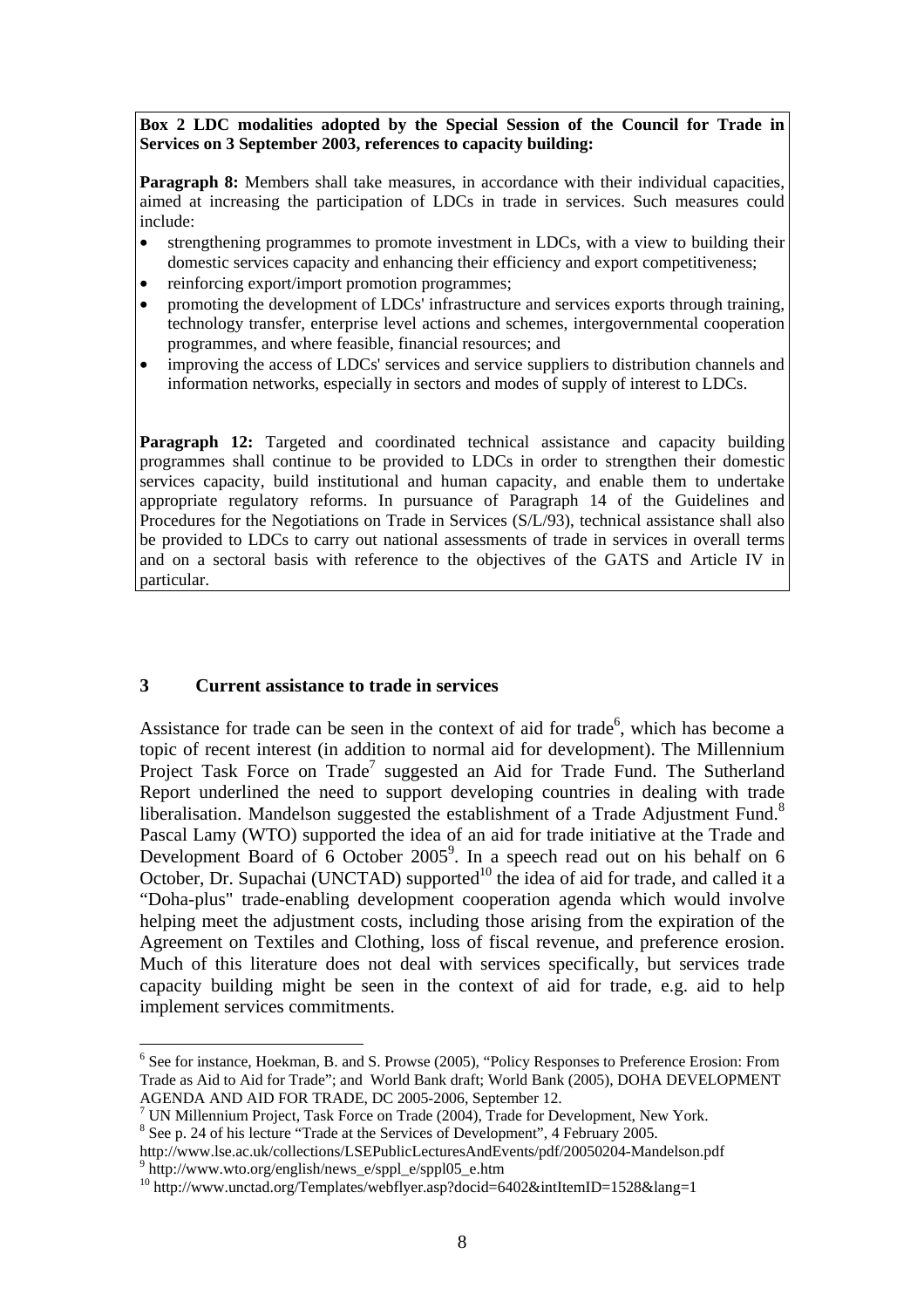## *Aid for trade*

The World Bank defines aid for trade as the "provision of assistance by the international community to help countries address supply-side constraints to their participation in international markets and to cope with transitional adjustment costs from liberalization."<sup>11</sup> They find that

- The TRTA/CB database indicates that trade-related capacity building and technical assistance increased in 2003, after being constant in 2001 and 2002. Commitments for trade policy and regulations increased from about US\$660 million per year in 2001–2002 to almost US\$1 billion in 2003. This is shown in table 2. Commitments for trade development activities increased from US\$1.4 billion per year in 2001–2002 to US\$1.8 billion in 2003.
- The World Bank has scaled up its activities, with lending for trade increasing from US\$0.8 billion in FY1998**–**2000, to US\$1.4 billion in 2001**–**2003, to a projected US\$3 billion in FY2004–2006. Trade facilitation is a significant component of this, accounting for US\$1 billion in FY2004–2006.
- The IMF has introduced the Trade Integration Mechanism (TIM), designed to assist member countries to meet balance of payments difficulties that might result from trade liberalization by other countries. But only two countries have taken advantage of the TIM so far - Bangladesh (US\$78 million) and the Dominican Republic (US\$32 million).
- The Integrated Framework of Trade-related Technical Assistance (IF), which brings together multilateral agencies (the IMF, International Trade Centre (ITC), UNCTAD, UNDP, WTO and World Bank) and bilateral and multilateral donors to assist least developed countries (LDCs), has changed and is now operating in 28 countries, with another 9 possibilities. The IF undertakes several diagnostic studies in low income developing countries, and has identified actions that need to be taken by these countries to improve their trade and investment environment. But these countries require additional financial resources to implement this, and this needs wider attention.

## *Aid for services trade*

There is much less information available on aid specifically for services trade. We discuss evidence from the TRTA/CB database, and then mention a few specific examples.

#### TRTA/CB database

 $\overline{a}$ 

The TRTA/CB database shows that aid for trade in services amounted to US\$5 million in 2001, US\$ 18 million in 2002 (spike due to support to Russia worth US million) and US\$ 6 million in 2003, with partial data for 2004 indicating this was only US\$ 1.5 million. This is only around three quarters of a per cent (0.75%) of total aid for trade policy and regulation at nearly US\$1 billion in 2003 (table 2). It is one hundredth of a percent of total aid (0.01%)

<span id="page-9-0"></span><sup>&</sup>lt;sup>11</sup> World Bank (2005), DOHA DEVELOPMENT AGENDA AND AID FOR TRADE, DC 2005-2006, September 12, 2005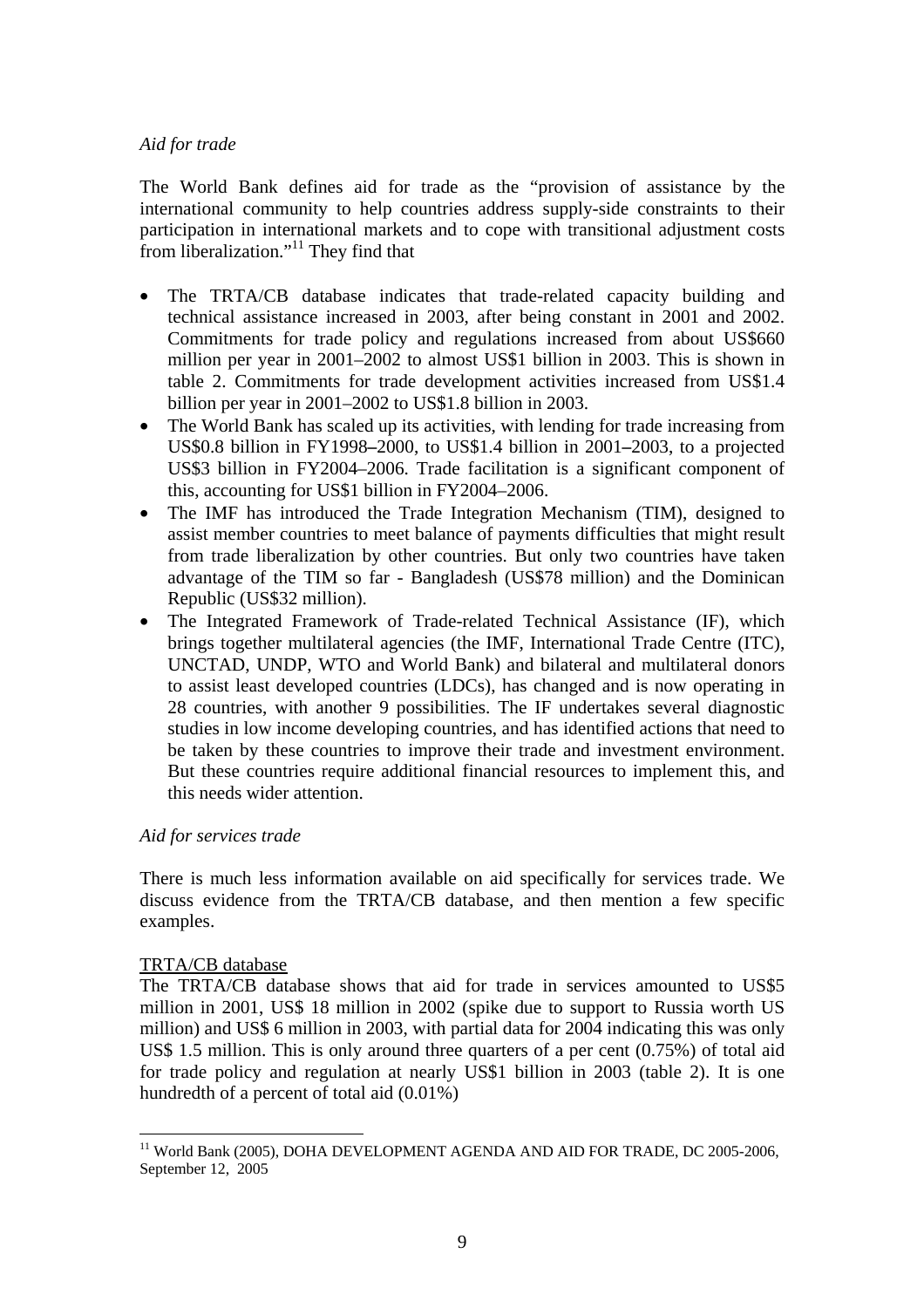|                                                             | 2001           | 2002     | 2003           |
|-------------------------------------------------------------|----------------|----------|----------------|
| Trade mainstreaming in PRSPs/development plans              | 104            | 73       | 134            |
| Technical barriers to trade (TBT)                           | 28             | 27       | 45             |
| Sanitary and phytosanitary measures (SPS)                   | 99             | 34       | 64             |
| <b>Total technical standards</b>                            | 127            | 61       | 108            |
| Trade facilitation procedures                               | 126            | 144      | 384            |
| Customs valuation                                           | 4              | 17       | 18             |
| <b>Tariff reforms</b>                                       | 0              | $\Omega$ |                |
| <b>Total Trade facilitation</b>                             | 130            | 161      | 402            |
| <b>Regional trade agreements</b>                            | 56             | 163      | 142            |
| Accession                                                   | 13             | 25       | 18             |
| Dispute settlement                                          | 3              |          | 3              |
| Trade-related intellectual property rights (TRIPS)          | 13             | 9        | 15             |
| Agriculture                                                 | 11             | 4        | 9              |
| <b>Services</b>                                             | 5              | 18       | 6              |
| Tariff negotiations - non-agricultural market access        | 6              | 3        | 3              |
| Rules                                                       | 9              | 2        | 1              |
| Training in trade negotiation techniques                    | 9              | 8        | 13             |
| Trade and environment                                       | 84             | 34       | 26             |
| Trade and competition                                       | 41             | 32       | 28             |
| Trade and investment                                        | 9              | 11       | $\overline{7}$ |
| Transparency and government procurement                     | $\overline{2}$ | 2        | 7              |
| <b>Total Multilateral trade negotiations and agreements</b> | 204            | 151      | 134            |
| <b>Trade education/training</b>                             | 37             | 57       | 62             |
| <b>TOTAL TRADE POLICY AND REGULATIONS</b>                   | 659            | 666      | 983            |

# **Table 2 – Assistance to trade policy and regulations– US\$ million**

Source: 2004 Joint WTO/OECD Report on Trade-Related Technical Assistance and Capacity Building (TRTA/CB)

The database covers projects on

- 1. Assessment of trade in services (row 3 in table 1)
- 2. Identifying markets, sectors and modes of export interest (row 3 in table 1)
- 3. Support for participation in WTO negotiations (rows 4/5 in table 1).

It is unlikely that the database covers all programmes, hence the need to do a further stock taking of all relevant aid programmes, but the available data are indicative of the low importance of support for trade in services (it does not cover support for supply capacity or regulatory reform). This is inconsistent with the high share of services in the economy also in developing countries.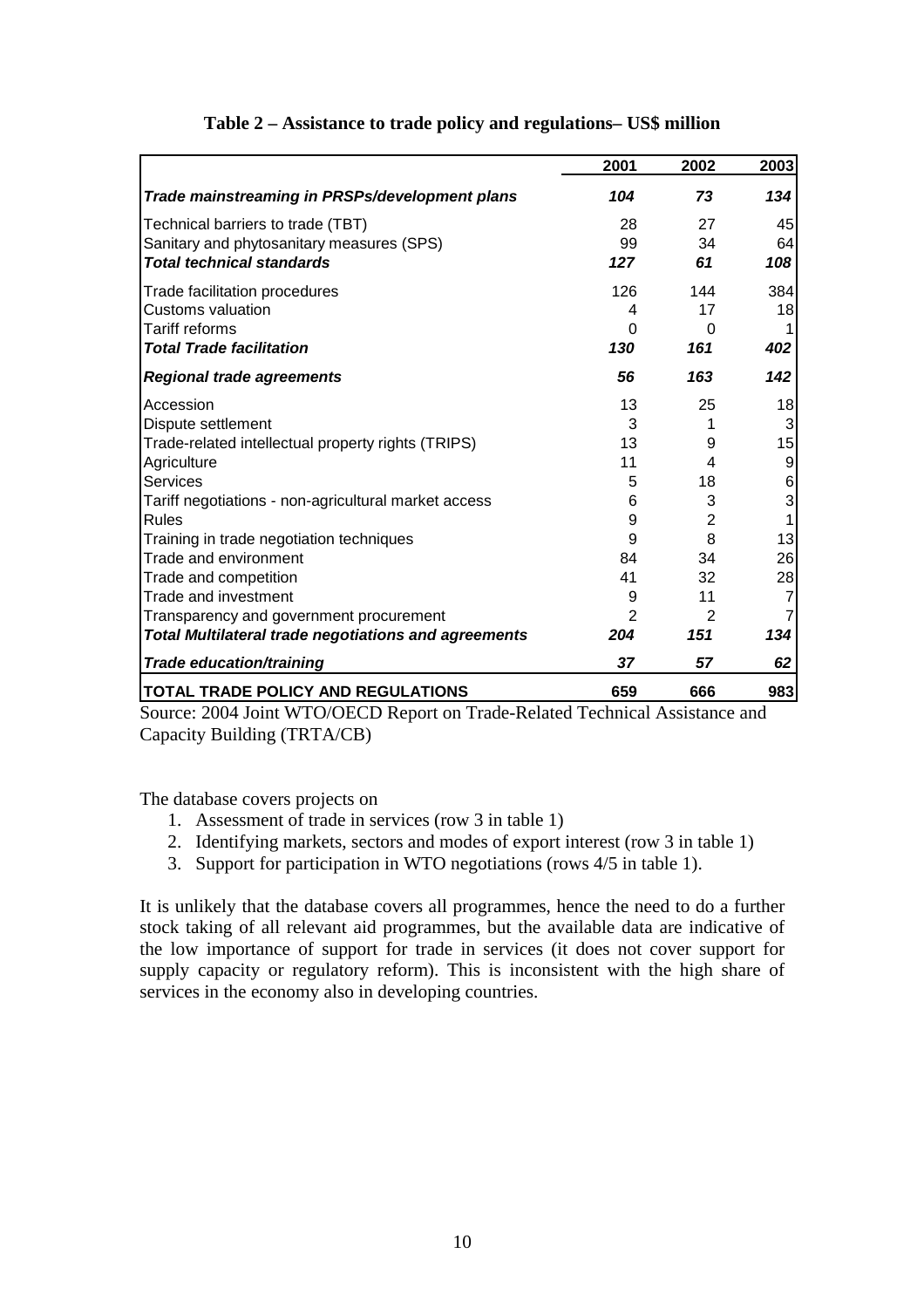## Services capacity building activities of international organisations

# *UNCTAD*

The division on international trade in goods and services and commodities at UNCTAD has a few projects specifically focused on trade in services. Technical Assistance has been provided on the following issues  $12$ :

- Elaboration and/or review of initial requests (row 3 in table 1)
- Analysis of the requests received (row 3 in table 1)
- Elaboration of initial offers (row 3 in table 1)
- Development of institutional arrangements to manage the negotiation process (row 4 in table 1); and
- Building overall negotiating capacities on services-related issues (row 5 in table 1).

Outputs include sectoral-specific studies, analytical work on safeguards, participating in mode 4 discussions, and responses to requests from regional and national bodies.

This work is rooted in promoting the integration into the multilateral trading system through GATS, in particular GATS Articles IV and XIX.

Mirroring the low importance of trade in services in the TRTA/CB database, the worth of trade in services projects was less than US\$ 1 million in a total of US\$ 45 million (2.5%) in the division as a whole. However, UNCTAD has been doing work on trade in services and developing expertise in the area for a long time, before the start of GATS.

# *World Bank*

The World Bank has a services trade policy programme supported by the UK DFID.<sup>[13](#page-11-1)</sup> The programme aims to generate research, with the objective of improving services trade policy and enhancing the participation of developing countries in international services negotiations. It supplements the sector-specific work that is already taking place in the World Bank on telecommunications, finance, transport and other services sectors. The work is split into

- Policy research (3 in table 1)
- Conferences and workshops (e.g. in Geneva and Paris), (5 in table 1)
- Operational support (e.g. helping the government of India), (3 in table 1)
- Capacity building (e.g. course on services trade and international negotiations in Viet Nam), (5 in table 1).

The Bank also has a services trade impact assessment project which aims to assess the costs and benefits of foreign competition in services sectors given certain levels of regulatory capacity. For instance, work is being conducted to examine distribution services in China and Brazil (2 in table 1).

<span id="page-11-0"></span><sup>&</sup>lt;sup>12</sup> UNCTAD, TD/B/WP/181/Add.1, 22 August 2005. Some support comes from DFID.

<span id="page-11-1"></span><sup>&</sup>lt;sup>13</sup> TRADE POLICY DEVELOPMENT PROJECT—PHASE II, report by World Bank, 22 July 2005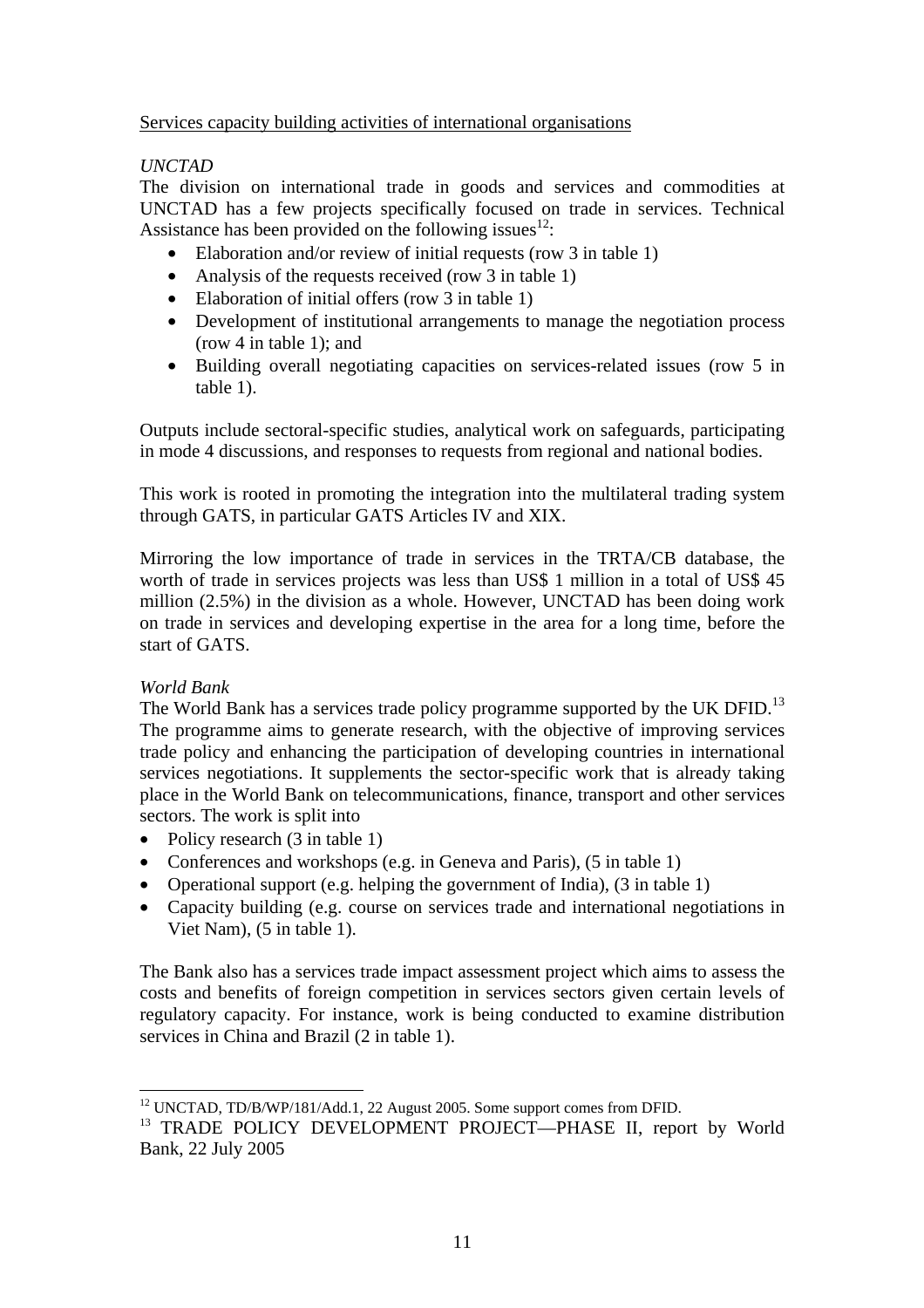# *OECD*

The OECD has prepared toolkits, including in the area of trade in services. It has provided studies on managing requests and offers under the GATS in Legal, Insurance and Environmental Services, and with UNCTAD on Energy and Construction. It has also conducted general studies on the effects of services trade liberalisation, and opportunities for services trade.

# *WTO*

The WTO provides courses on trade negotiations and also to developing country capitals to teach basic GATS lessons. In Geneva, officials correspond with developing country trade negotiators on offers and request.

# *ILEAP*

The International Lawyers and Economists Against Poverty based in Canada run a services programme<sup>14</sup> for Sub Saharan Africa that aims to

- 1. Define the project and identify a focal point in the Ministry in charge of WTO negotiations (in capitals), (3 in table 1)
- 2. Include local researchers (3 in table 1)
- 3. Link capitals and Geneva (ILEAP has fellows working with WTO missions in Geneva),  $(4 \text{ and } 5 \text{ in table } 1)$

ILEAP commissions papers from African nationals which may also serve as advisors to these governments. The analytical reports serve as background to stakeholders' policy workshops, at which the results of the commissioned papers are presented and discussed. The process of developing background studies involves data collection, followed by mentoring of African scholars by senior – and sometimes international – experts. One meeting organised by ILEAP in Accra in March 2005 included local researchers and included UNCTAD, World Bank, OECD and ICTSD. The Secretariat of the regional economic communities plays the role of local convenor for regional activities. Following stakeholders' workshops, policymakers meet to develop their negotiation positions.

# Services activities of regional and other organisations

The COMESA Secretariat runs a DFID sponsored services project aimed at developing a template or base line for helping COMESA countries in services trade negotiations. The main activities consist of the compilation of detailed sector-specific data on reform by country-based researchers. There are sectoral experts as well as country supervisors. At regional workshops (a workshop was held recently in Mauritius in July 2005), researchers and policymakers meet to discuss services related issues. Participants benefit from presentations of experience in the same sector in countries in the region, experience in other regions (e.g. Caribbean), as well as from research undertaken by other organisations such as the World Bank and UNCTAD.

The RNM is supported in part by donors. It co-ordinates the external trade policies of the Caribbean region, including in the services sector. It has commissioned several papers on services related issues, including sectoral studies used to inform the formulation of national trade policies of Caribbean countries. RNM in co-ordination

<span id="page-12-0"></span><sup>&</sup>lt;sup>14</sup> Supported by the Dutch Ministry of Foreign Affairs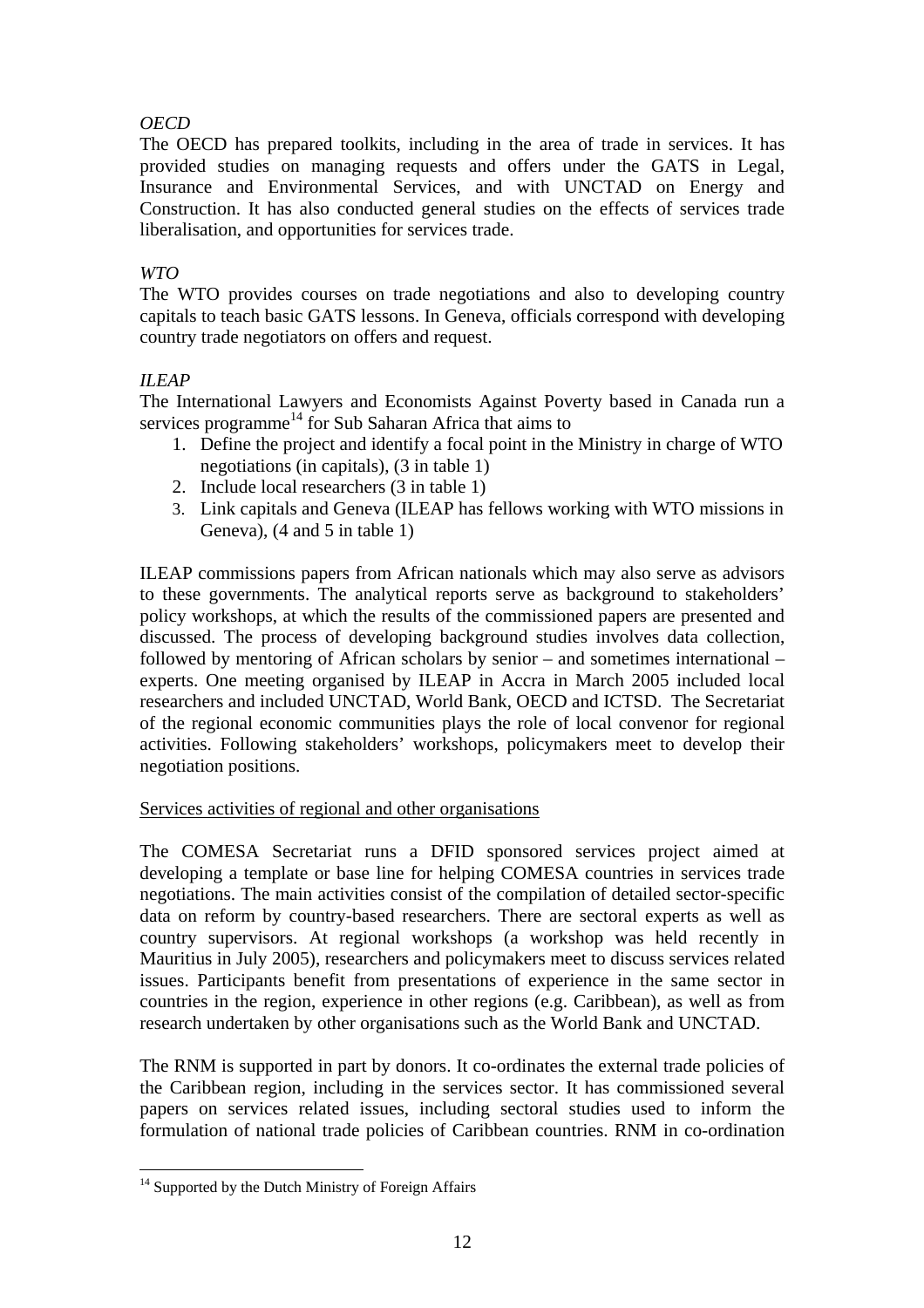with the ACP PMU has run regional workshops on services related issues, with participants from trade ministries and the private sector, such as national services coalitions and the regional hotel association. While the CRNM is doing external trade negotiations for the Caribbean region, the CARICOM secretariat has more expertise on services in a Caribbean context.

Other organisations that provide related assistance include the Commonwealth Secretariat which covers services activities in small and vulnerable developing countries. There are also segmented UN organisations, related to services, e.g. World Tourism Organization or ITU, IMO and UNQ (e.g. a mode 4 project funded by the Dutch Government). The South Centre in Geneva also runs a programme on services, which aims for general trade in services issues (e.g. in Geneva). There are also bilateral programmes on trade negotiations capacity building for services, e.g. by DFID, USAID and the EC.

Several, but not all, of these examples are included in the TRTA/CB database. However, the database is backward looking and does not record planned activities in the future limiting the scope of co-ordination of the various activities ex-ante. While at present the limited scale of services capacity building avoids serious duplication of effort, this might be the case if the scale of support was much higher. In such a case, an ex-ante database would be useful, and active co-ordination needed (this is something to ask for in GATS schedules).

This said, there is already some co-ordination taking place amongst the various organisations. ILEAP works with World Bank and UNCTAD, UNCTAD with COMESA. The COMESA project and ILEAP share in common that they rely on Africans to produce background material and participation of a range of other institutions in the delivery of the activity. While the COMESA project is focused on developing negotiations expertise and positions, ILEAP adds a long-term objective of developing research and analytical skills.

# **4 Review of Technical Assistance**

There are number of key issues coming out of the consultations:

- The level of technical assistance is felt to be low (0.75% of trade capacity building funds), so it is difficult to expect much in terms of its effects on helping services negotiations.
- Geneva based technical assistance on GATS negotiations, or on general impact assessments, and direct support for trade negotiators are important elements of technical assistance. There are examples of positive effects on services negotiations (mentioned in consultations)
	- o Technical assistance provided by the WTO at meetings in capitals is often being followed up and sometimes lead to new offers.
	- o Assessments by UNCTAD in one country were found useful by another.
	- o Studies by the World Bank are being used to develop requests at the WTO.
	- o Support by ILEAP has helped to draft offers at the WTO in the case of a West African country.
	- o Countries are beginning to discuss sectoral services issues (and learn from sectoral issues) across the region, for instance through COMESA.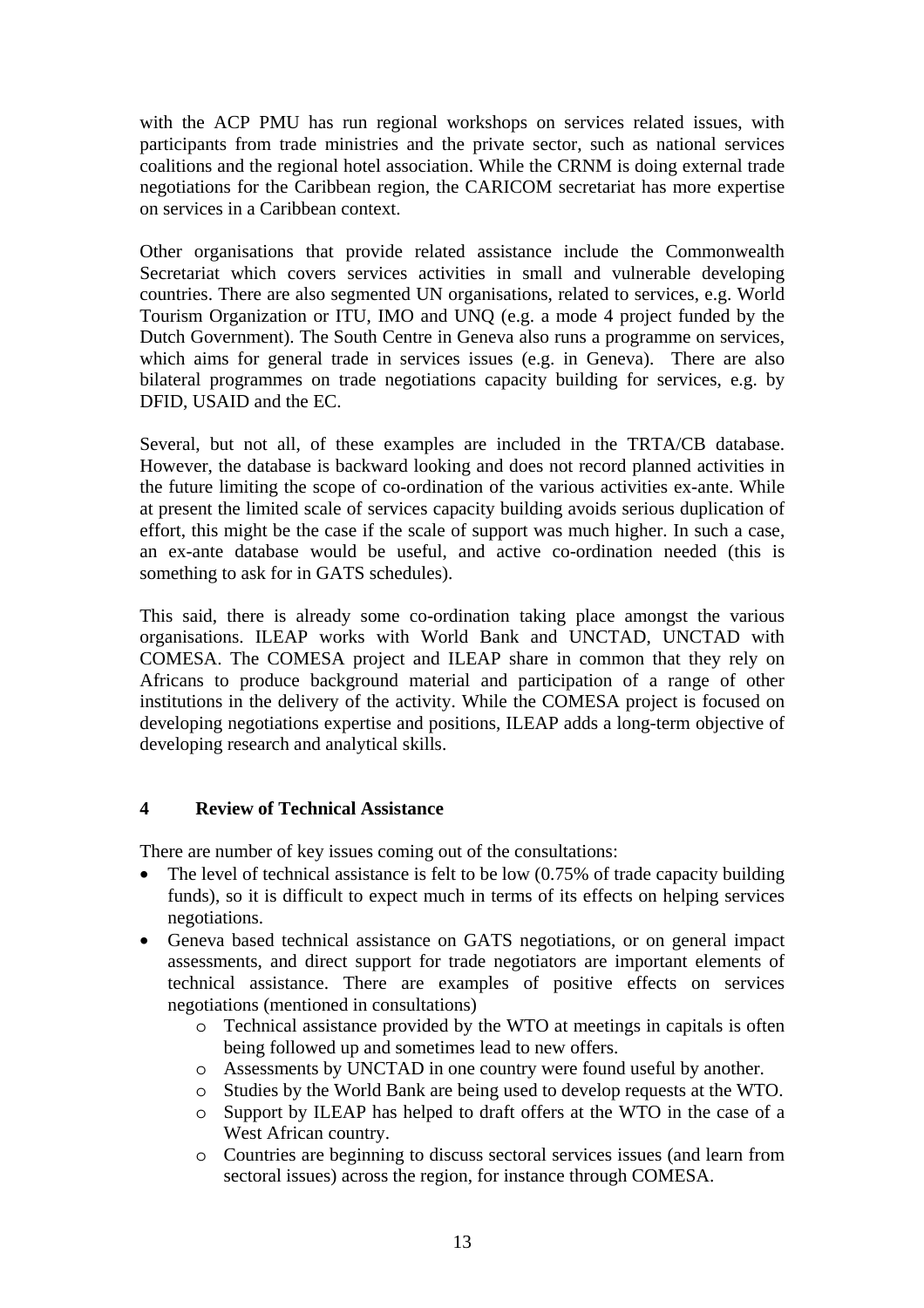- However, such support may not get to the heart of the issue of why countries are not in the position to even bind the status quo on foreign entry. That is, one-off missions may not be sufficient to help countries to formulate *and* agree quality offers in services negotiations, and they may not be sufficient to create a national services policy required to put GATS in the wider framework of how services can contribute to development goals.
- The key bottleneck thus appears at the level of capitals, either in terms of political will, or in terms of capacity to translate the current regulatory framework into GATS language, specific to sectors, and capacity to regulate a sector when it has been liberalised to private investors.
- What *is* needed to address this is a nationally owned process, for instance based on a national trade in services working group, perhaps working along sectoral lines (with inputs from the regions, based on regional networks<sup>15</sup>), that has the scope of commissioning or accessing research and impact assessments (row 3 in table 1) or accessing organisations to support regulatory reform (row 2 in table 1) necessary to convince the capitals of the merits (or otherwise) of services schedules (currently much support is in rows 4 and 5).
- The support of international organisations is regarded as useful; however, it is limited, given the level of support for services trade; as a result, they are not sufficiently equipped to deal with the underlying problems of why developing countries do not move on offers, because
	- o They have not been able to assess adequately the impact of liberalisation (sometimes this could be straightforward, e.g. if foreign entry is already allowed and happening and thus some regulatory framework must be in place, but sometimes impact assessments are more complex and may find contrasting effects), or the impact assessments may not have been "owned" by the capitals, constraining the will to act on new impact assessments.
	- o They may not have been able to access the assistance needed for regulatory reform and regulatory capacities.
	- o There may also be strategic reasons for not moving on services.
- In a submission to the WTO, the LDC Group stated that due to insufficient trade assessments and the lack of targeted technical assistance it had been especially difficult for many of them to identify sectors of export interest.<sup>16</sup> In essence this reflects the view that the WTO has never been able to fulfil satisfactory the Uruguay Round commitment (article XIX:3) to assess the results of GATS commitments.
- Organisations such as COMESA are developing toolkits, and use and adapt toolkits designed by the OECD or templates designed by the World Bank. The support for further development of general toolkits may be helpful but in the light

<span id="page-14-0"></span> $15$  The GTZ is supporting capacity building for in the financial and telecommunications sector at a regional level in a project called "The Challenges and Opportunities offered by CAFTA for the Financial and the Telecommunications Sector in El Salvador, Guatemala and Honduras and their Implications for the Development Agenda." Elsewhere, we argue that regional trade agreements are particularly well suited to address sensitive services sectors (not so much goods, as south-south within RTA trade in goods is not very important in total goods trade), see [http://www.odi.org.uk/publications/briefing/bp\\_march05\\_reg\\_int.pdf](http://www.odi.org.uk/publications/briefing/bp_march05_reg_int.pdf). COMESA and ILEAP also take this issue head on, with COMESA adding an ambitious sectoral perspective, while ILEAP involves several regions.<br><sup>16</sup> UNCTAD/ITC (2005), "WTO Services Negotiations Progress Report", September,

<span id="page-14-1"></span>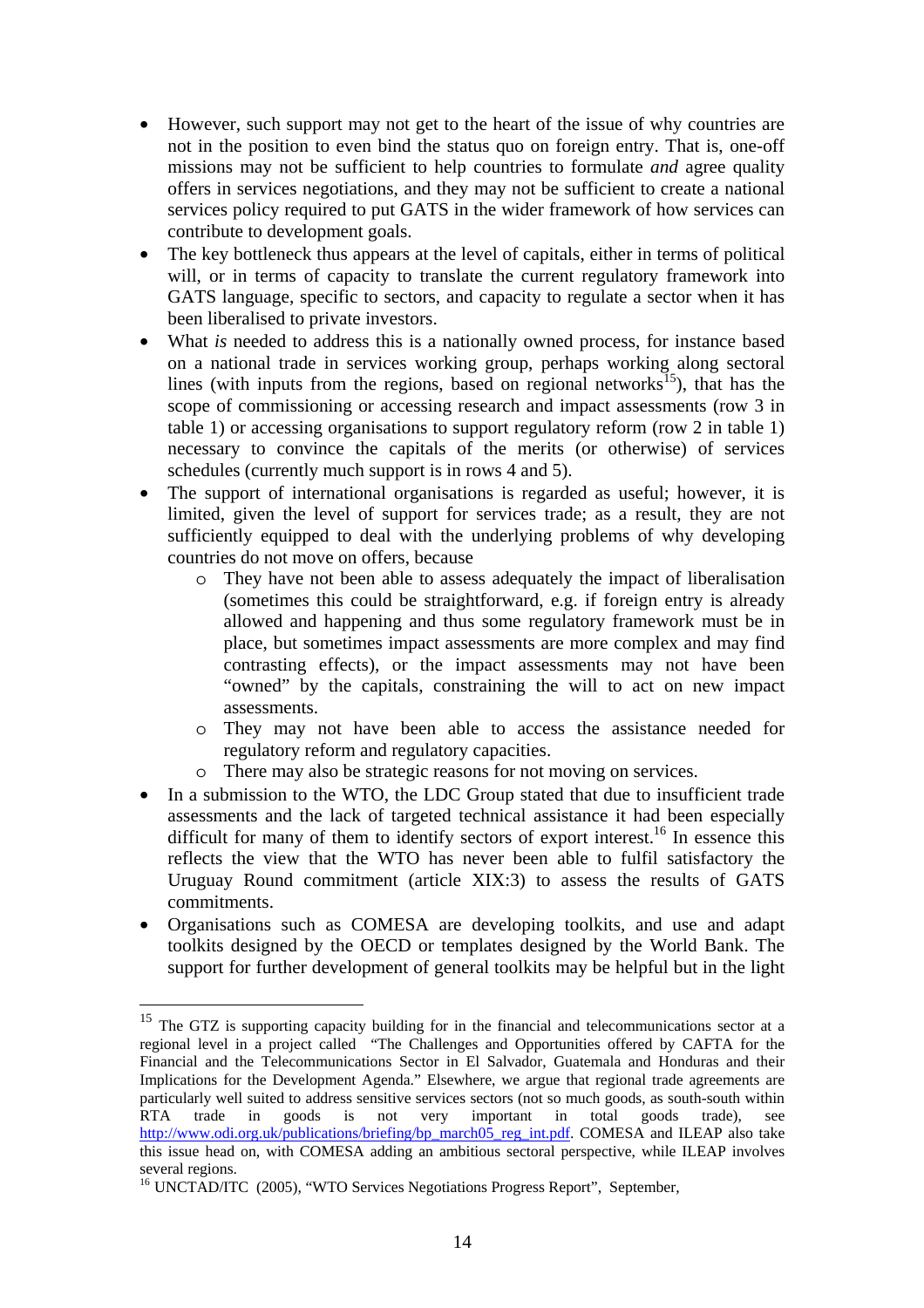of the above will meet with limited results, as the main challenge lies in making such templates useful for the circumstances of developing countries and using the toolkits and templates to assess the impact of scheduling on the services sectors (i.e. the capacity to use such toolkits). Further support at the regional level (working with regional communities) to adapt and *utilise* toolkits to perform the assessments is a more promising way (working with the regions may also help to build up regional assessment capacities).

• Several commented on the importance of regional networks (either developingdeveloping, or developed-developing). Countries can learn from others, for instance when sectors have been liberalised in some countries but not in the others (some learning is already occurring during discussions at the Committee for Trade in Services). Central banks could work together in regional networks, or regulators of utilities can exchange experiences. An example of a regional network is the Caribbean Hotel Association which is working together within the Caribbean region. It helps to formulate trade negotiations positions when it comes to external trade negotiations, e.g. at the WTO. While it is tempting to select a few sectors in a few countries, there may be disadvantages if some countries are seen to be "selected" while others do not receive support.

If this brief review can do justice to a critical assessment of existing technical assistance initiatives, it is that

- Much support for services negotiations is regarded as useful and well organised, particularly at the level of Geneva;
- However, because total support is very little, not much can be expected, and of course some countries will hardly receive any assistance (e.g. some of the small and island states are dependent on support by the Commonwealth).
- And an insufficient amount of effort is devoted at building negotiation capacities at the level of capitals (rather than Geneva), and existing efforts that do address this are frequently not aimed at building up the processes behind services negotiations, such as supporting a national trade in services working groups where continued discussions and learning can take place, or building up national think tanks on international trade (in services) issues, or improving the regulatory agencies at the sector level.

There is some support for the view that it is important to establish a window or a fund that can be deployed in an automatic way for countries needing technical assistance to support the commitments they put in GATS, e.g. for impact assessment or support for regulatory reform and capacities. This would help countries to schedule sectors when they might have an interest in doing so, but when there are still limited problems related to implementation of the commitments. The arrangement will need to be such that the services commitment is only binding if technical assistance has helped with the implementation in a satisfactory way. Perhaps it is easiest to manage this in a staged way.

For example, Mattoo<sup>17</sup> discusses the creation of a "mechanism for regulatory" assistance to support liberalisation commitments by developing countries" to solve the disconnect between services negotiations and technical assistance. According to him, this could reassure developing country policymakers that any regulatory inadequacies

<span id="page-15-0"></span><sup>&</sup>lt;sup>17</sup> Mattoo, A. (2005), "Services in a Development Round", forthcoming in the Journal of World Trade.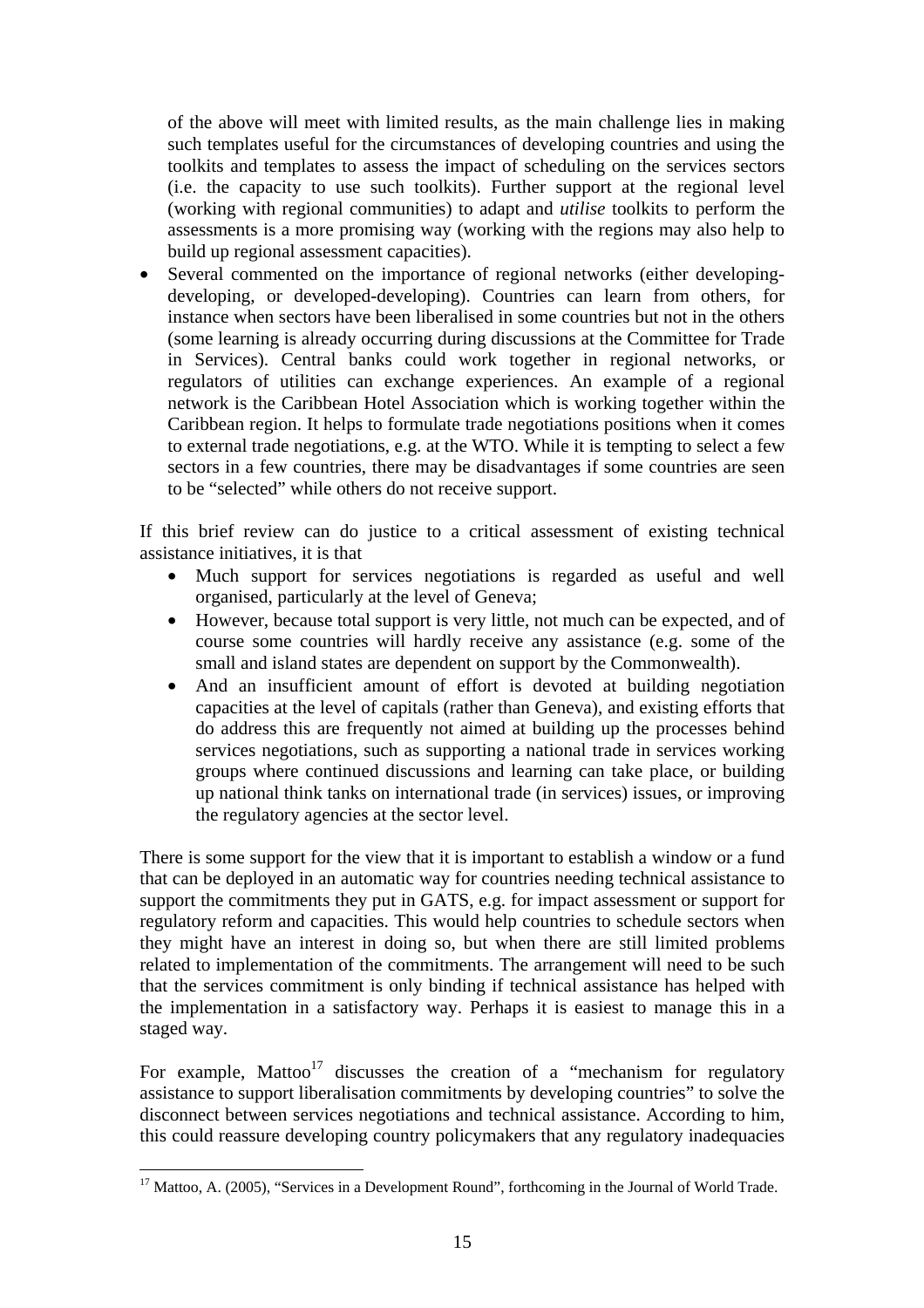that could undermine the benefits of liberalisation will be diagnosed and remedied before any market-opening commitments take effect.<sup>18</sup>

There are several questions that will need to be answered

- Who determines when technical assistance has been adequate in remedying the regulatory inadequacy? Here it seems that national ownership is felt to be important, though it is also possible to think about a submission to the Council for Trade in Services by both those who provide and receive technical assistance (e.g. in the Trade Policy Review sense, by WTO secretariat and government) – we suggest some examples of WTO texts in section 5.
- What type of assistance is best for this purpose? While international organisations may have the capacity (particularly if they were able to beef up their trade in services capacity building support), it could be more acceptable and efficient to support initiatives and working groups in-country in first place and these could then "buy-in" expertise from organisations such as the World Bank, UNCTAD and others.
- What time framework? While it is best to leave this up to the country, some time commitment will be necessary. There are examples in GATS of precommitments to liberalise.
- It needs to be ensured that aid for services trade is additional to existing aid for development. What are the ways of doing this? One way might be to establish of a separate fund based on negotiations in the WTO.

Table 3 repeats the constraints to further services trade, and summarises the issues in the support that tries to overcome these constraints. The final column includes possible and partial solutions as discussed in this section.

| Constraints to trade in services | Issues in support activities                              | Possible solution                     |  |  |  |
|----------------------------------|-----------------------------------------------------------|---------------------------------------|--|--|--|
| 1 Lack of services supply        | No focus on this in TA activities; though clearly some    | Increase and co-ordinate support for  |  |  |  |
| capacity                         | support is already occurring                              | services supply capacity              |  |  |  |
| 2 Inadequate regulatory          | Little focus on this in the operationalisation of TA for  | Design new types of support           |  |  |  |
| framework                        | trade in services negotiations. Little knowledge          | windows for trade in services         |  |  |  |
|                                  | available in Geneva based institutions on this, while in  | negotiations, in particular for those |  |  |  |
|                                  | the WB such knowledge (e.g. on transport,                 | sectors in countries that want to     |  |  |  |
|                                  | telecommunications, banking) is not linked to the         | schedule but not yet have the right   |  |  |  |
|                                  | debate on trade in services.                              | capacities.                           |  |  |  |
| 3 Absence of national services   | Lack of support for the development of a national         | Support the formation of a national   |  |  |  |
| trade policy                     | services trade policy, absence of national services       | working group, backed up by           |  |  |  |
|                                  | group, so that much outside one-off support does not      | research capacity either in-country   |  |  |  |
|                                  | get an immediate reaction or is followed up with          | (e.g. think-tank) or in international |  |  |  |
|                                  | actions in international trade barriers.                  | organisations, or using regional      |  |  |  |
|                                  |                                                           | networks.                             |  |  |  |
| 4 Existence of international     | Direct bilateral support (e.g. by bilateral donors or     | Provide a multilateral fund that can  |  |  |  |
| trade barriers                   | EC) of developing country negotiators, while seen as      | be used to support developing         |  |  |  |
|                                  | beneficial by developing countries, may raise issues      | country trade negotiators.            |  |  |  |
|                                  | related to conflict of interest.                          |                                       |  |  |  |
| 5 Inability to translate current | For this, one-off external support by WTO /               | Connect one-off support to a clear    |  |  |  |
| services rules into GATS         | UNCTAD / World Bank may be needed, but in itself          | in-country strategy for developing    |  |  |  |
| language used at the WTO.        | is not sufficient for countries to move on services (this | the services sector.                  |  |  |  |
|                                  | would require attention to other factors as well).        |                                       |  |  |  |

# **Table 3 Support to overcome constraints to trade in services**

<span id="page-16-0"></span><sup>&</sup>lt;sup>18</sup> Regulatory institutions can be costly and require sophisticated skills. A telecommunications regulatory authority is likely to cost around \$2 million each year (Mattoo). This is the country amount of aid that is currently discussed on the aid for trade initiative.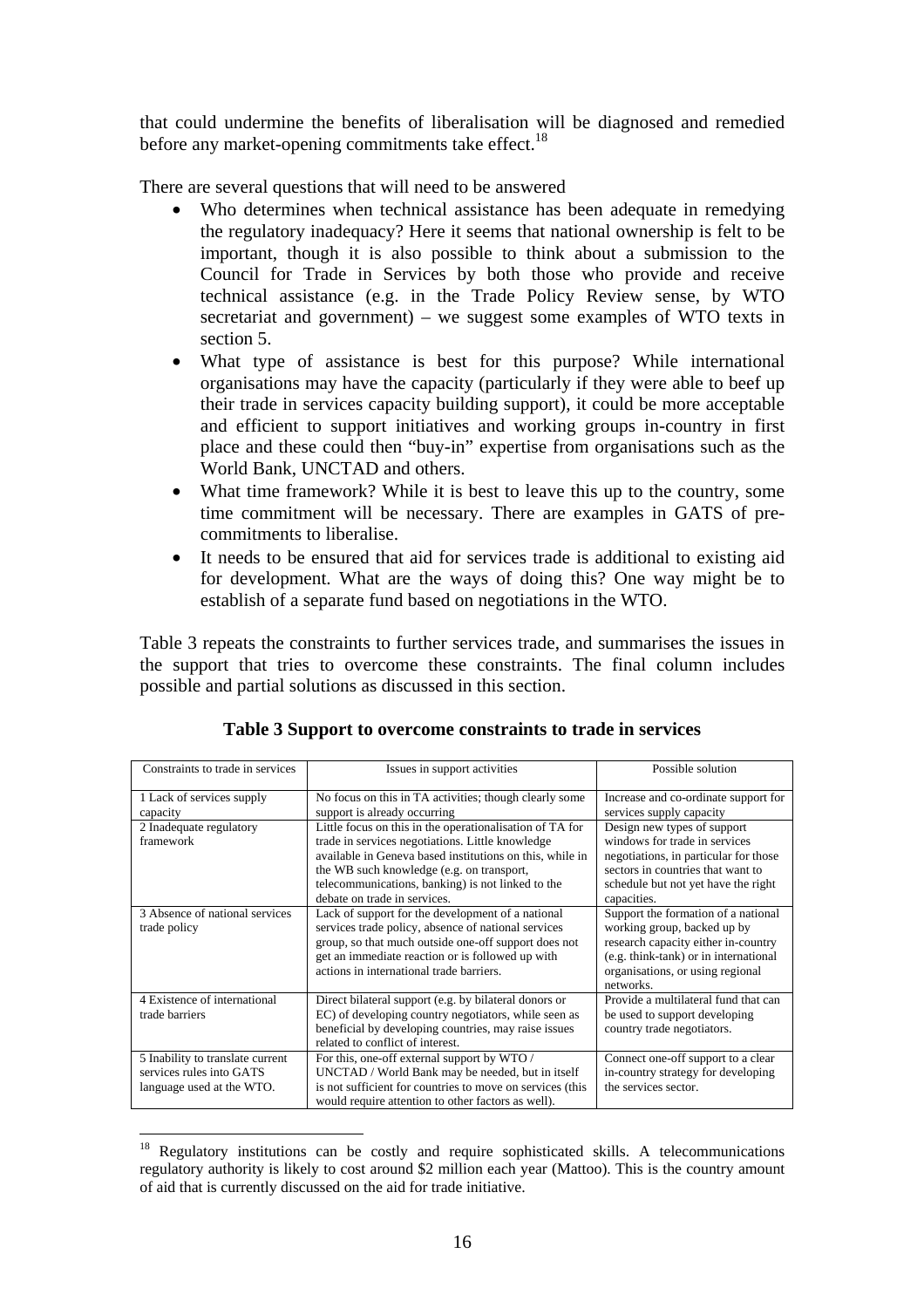In terms of possible solutions, donors interested in assisting developing countries' ability to participate and engage in services trade negotiations by supporting a national trade in services policy (3), can use a multi-pronged, longer term approach:

- support a national working group on trade in services, and equip this with the tools and funds to solicit assessments of trade in services, or do the assessment themselves
- foster regional networks at the sector level, so that interested parties (e.g. private sector, regulatory agencies, centrals banks) learn from experiences within the region
- support the development of trade in services windows in multilateral organisation, e.g. in UNCTAD and the World Bank to explain about GATS and its general implications as well as combining their strength in providing sectoral expertise and assessments, at the level of capitals, and linking in with national working groups at the sector level.

Such a three-pronged approach is more likely to tackle the root of the challenge in capitals, that some developing countries are not able to think about their services sector in trade terms because they lack the mechanisms for continued co-ordination across ministries and between private and public sectors, and because they lack adequate tools to do assessments on which they are willing to act. Of course, countries may still decide not to make commitments, but at least, developed countries have done their best to make sure that countries that are willing to commit a sector, are not prevented from doing so because of lack of knowledge on GATS or on its possible implications. And developing countries would not be in the situation to forego welfare benefits from liberalisation, because they did not have the information or means of communication.

Of course, this is unlikely to speed up services negotiations in the current round. Some immediate actions now might be helpful, which is to support initiatives in Geneva and particularly in developing country capitals to explain about GATS. This should be aimed at sectors that have shown some initial interest in GATS, and where little help now might make them ready to schedule commitments (either to improve existing offers or to make new offers), before the new deadline for services offers to be agreed at Hong Kong is reached.

# **5 Challenges ahead**

Services negotiations are progressing slowly. New negotiation strategies have already been proposed – but it is not clear how this will be progressing. Quick answers do not seem to be available *en masse*. One strategy that can help services negotiations and with it the ability of the services sector to contribute further to development, is to use technical assistance and capacity building to help developing countries assess the impact of liberalisation and build regulatory capacities. Binding access to such technical assistance may help developing countries make pre-commitments that would become binding commitments only if access to technical access has been provided in a satisfactory way.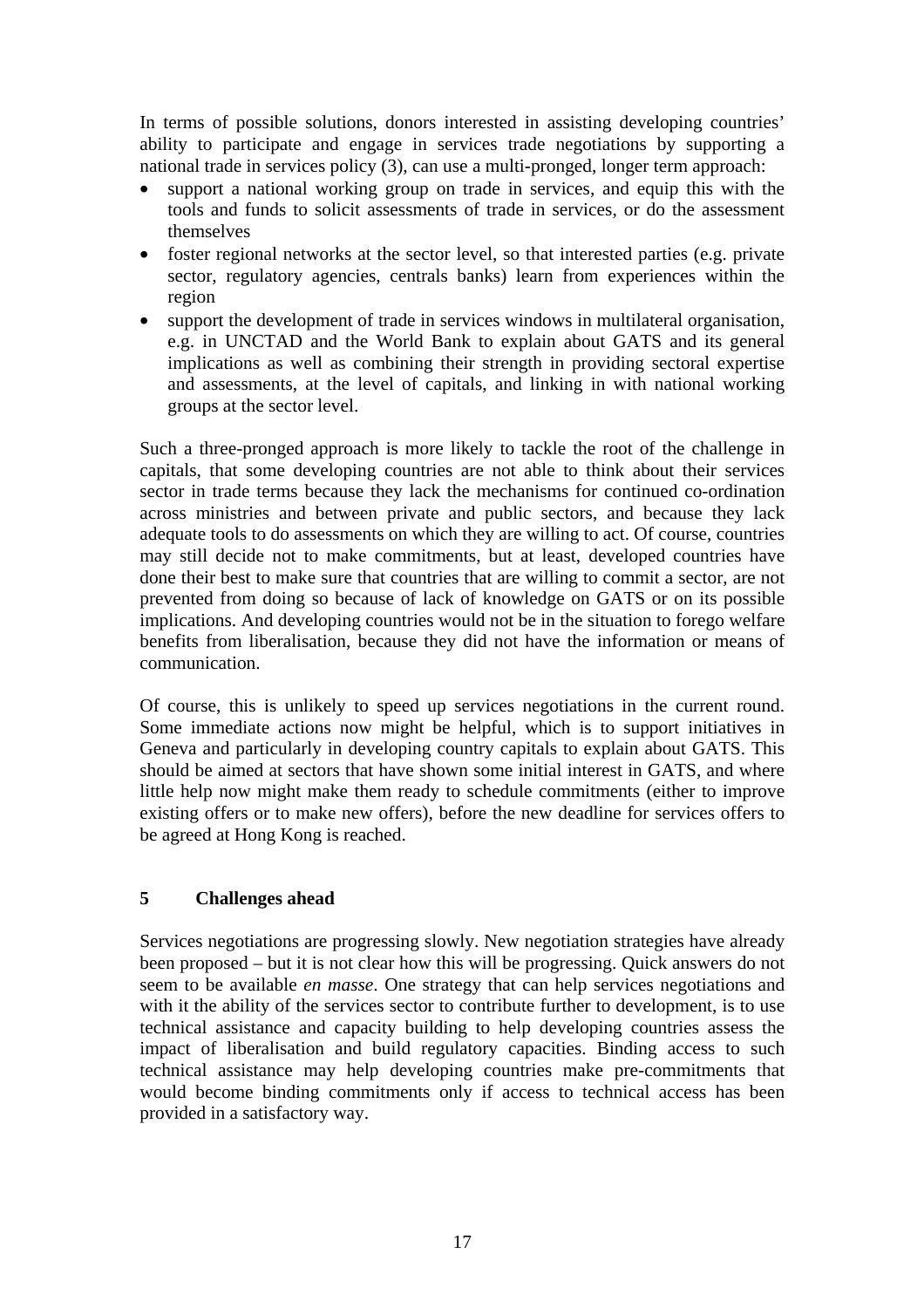At Hong Kong, WTO Members could:

- recall the importance of TA, not just for Geneva negotiators but also for capital based (sectoral) officials to enable them to undertake services assessments and improve regulatory capacities;
- refer explicitly to the LDC modalities for services negotiations (as is currently in the draft ministerial text), and making TA more automatic;
- think about conducting a stocktaking of existing TA for services negotiations along the following pillars
	- o Aid for the supply capacity of services (e.g. human resource programmes)
	- o Aid for addressing the regulatory framework and capacities (e.g. to establish regulatory agencies in the telecommunications sector)
	- o Aid for addressing bottlenecks at the level of capitals, e.g. in kickstarting national services trade policy and equipping it with the funds to buy in TA
	- o Aid for translating the services regulatory framework into GATS language
	- o Aid directly for negotiators (sectoral and Geneva based) to negotiate away international trade barriers

This paper included three major findings:

- The level of support for services trade negotiations is low, only around three quarters of a per cent (0.75%) of total aid for trade policy and regulation. Continued support is needed in Geneva and capitals. This support is needed in the short and long-run, whether countries are willing to pre-commit or not.
- At the same time, the bottleneck towards seeing services sectors in the context of GATS is not a problem of translating rules into GATS language (in Geneva and capitals) alone but lies mainly elsewhere. The main challenge in progress on services offers is rooted in the absence in many countries of a clear strategy to develop the services sectors, lack of thinking about how GATS commitments may help the development of the services sectors, and lack of assistance in conducting impact assessments of liberalisation and building up regulatory capacities, and finally a lack of building up the supply capacities and mechanisms to interact amongst ministries and the private sector. These issues are much more likely to be solved on a sustainable basis when there is a national trade in services working group, perhaps working along sectoral lines, that can buy in support if and when this is needed in the context of a commitment.
- There needs to be a new operationalisation of LDC modalities on services negotiations, because none of the references to capacity building in GATS is bound. This will need to include the idea that countries can make precommitments that are binding only when countries have had access to adequate and satisfactory technical assistance. There is some support for such a mechanism. We suggest it might be done either by adjusting a remaining SDT (Special and Differential Treatment) proposal in a positive way to include binding commitments on aid for (services) trade, or rewriting one of the articles in the LDC services modalities with the same effect.